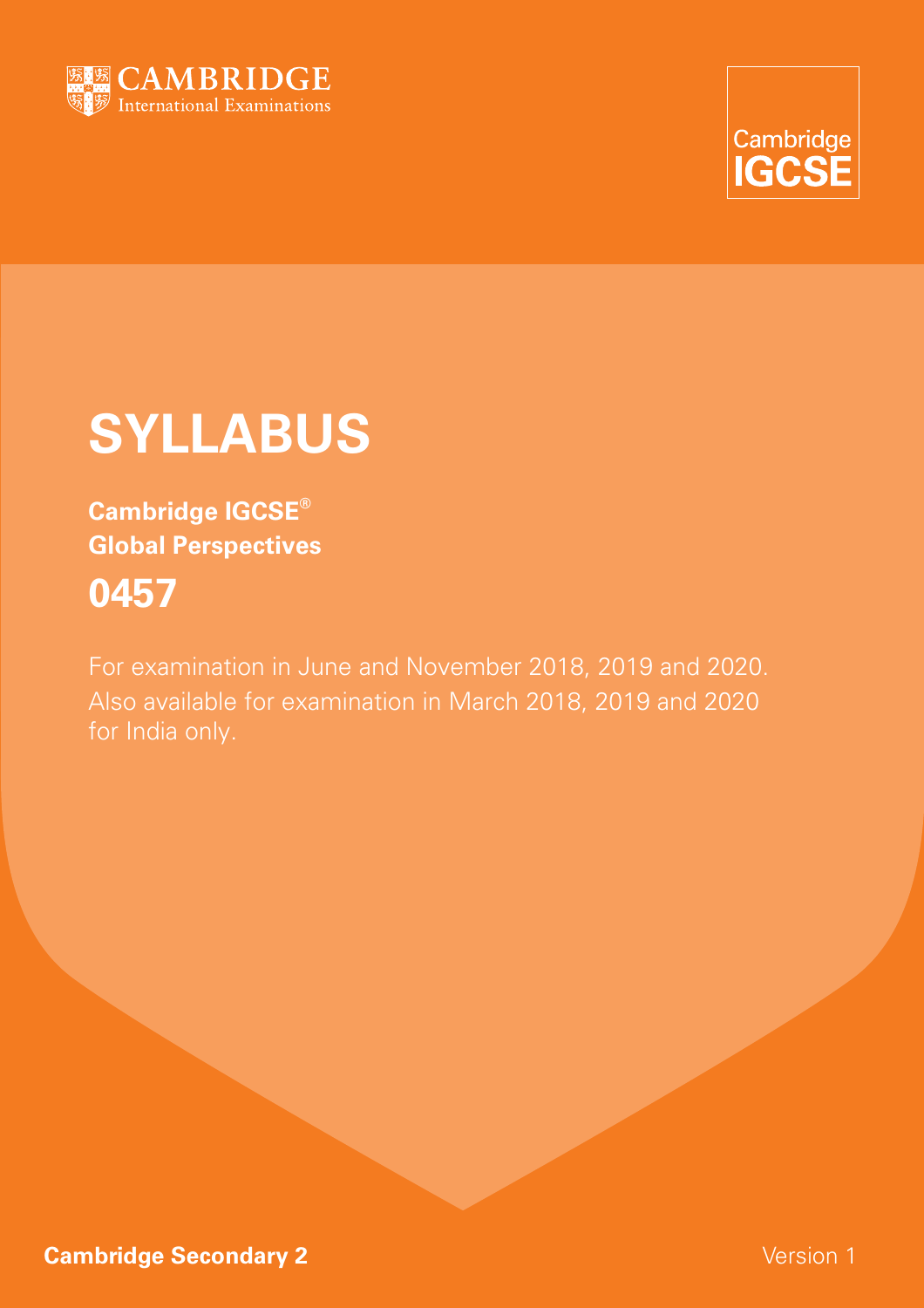### **Changes to syllabus for 2018, 2019 and 2020**

#### **Syllabus aims**

The syllabus aims have been updated (see section 5.1).

#### **Syllabus content changes**

The content has been reviewed and refreshed. The choice of topics has been increased from 20 to 24. Each component has a prescribed list of topics; the choice of topics is no longer common across the three components (see section 6.1).

#### **Assessment changes**

- The component names and their order have been changed:
	- Component 1 Written Examination, previously Component 3 Written Paper
	- Component 2 Individual Report, previously Component 1 Individual Research
	- Component 3 Team Project, previously Component 2 Group Project
- The assessment objectives have been revised from four to three (see section 5.2). Each assessment objective is divided into individual assessment strands.
- The weighting of components has changed (see section 4). For the revised relationship between assessment objectives and components, see section 5.3.
- The number of marks for the **Written Examination** has been increased from 60 marks to 70 marks.
- The sources for the Written Examination will be based on the prescribed list of eight topics for Component 1 (see section 7.1).
- Candidates will submit one **Individual Report**, not two reports. The number of marks for the Report has been reduced from 80 marks to 60 marks. The Report is internally set and externally marked.
- The Individual Report submitted must be based on one topic from the prescribed list of eight topics for Component 2 (see section 7.2).
- The Individual Report must be written in continuous text of 1500–2000 words, and no multimedia may be used.
- The mark scheme for Component 2 is changed (see the subject page for this syllabus at **www.cie.org.uk/igcse** for more information).
- The number of marks for the **Team Project** has increased from 60 marks to 70 marks.
- The Team Project must be based on one topic from the prescribed list of eight topics for Component 3 (see section 7.3).
- The team (which may now be between two to five in number) submits one Outcome and one Explanation. In addition, each individual in the team submits a Reflective Paper.
- The Outcome is a collaborative project and could for example be a poster, a blog, a song, a model, a video, or an event.
- The Explanation has been reduced to 200-300 words, and multimedia may not be used.
- The Reflective Paper is now 750–1000 words, and multimedia may not be used.
- The mark scheme for Component 3 is changed (see section 7.3).

#### **You are strongly advised to read the whole syllabus before planning your teaching programme.**

Cambridge International Examinations retains the copyright on all its publications. Registered Centres are permitted to copy material from this booklet for their own internal use. However, we cannot give permission to Centres to photocopy any material that is acknowledged to a third party even for internal use within a Centre.

® IGCSE is the registered trademark of Cambridge International Examinations.

© Cambridge International Examinations 2015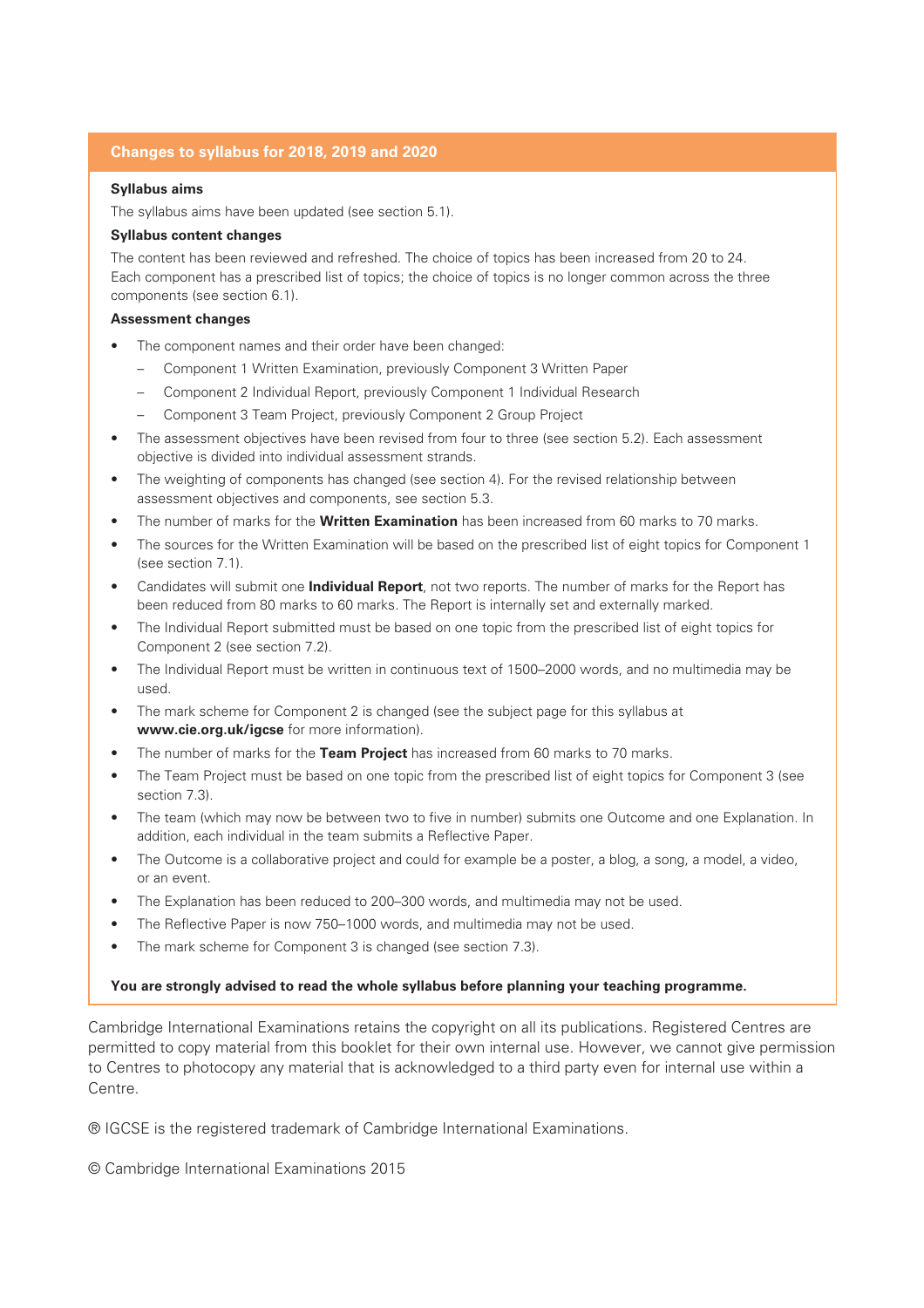## **Contents**

| 1 <sub>1</sub> |                                                                                                                                                                                                                   |
|----------------|-------------------------------------------------------------------------------------------------------------------------------------------------------------------------------------------------------------------|
|                | 1.1 Why choose Cambridge?<br>1.2 Why choose Cambridge IGCSE?<br>1.3 Why choose Cambridge IGCSE Global Perspectives?<br>1.4 Cambridge ICE (International Certificate of Education)<br>1.5 How can I find out more? |
|                | 2.1 Support materials<br>2.2 Endorsed resources<br>2.3 Training                                                                                                                                                   |
| 3.             |                                                                                                                                                                                                                   |
|                |                                                                                                                                                                                                                   |
| 5.             | 5.1 Syllabus aims<br>5.2 Assessment objectives<br>5.3 Relationship between assessment objectives and components<br>5.4 Grade descriptions                                                                         |
|                | 6.1 Topics<br>6.2 Choice of topics                                                                                                                                                                                |
| 7.             | 7.1 Component 1 Written Examination<br>7.2 Component 2 Individual Report<br>7.3 Component 3 Team Project                                                                                                          |
|                |                                                                                                                                                                                                                   |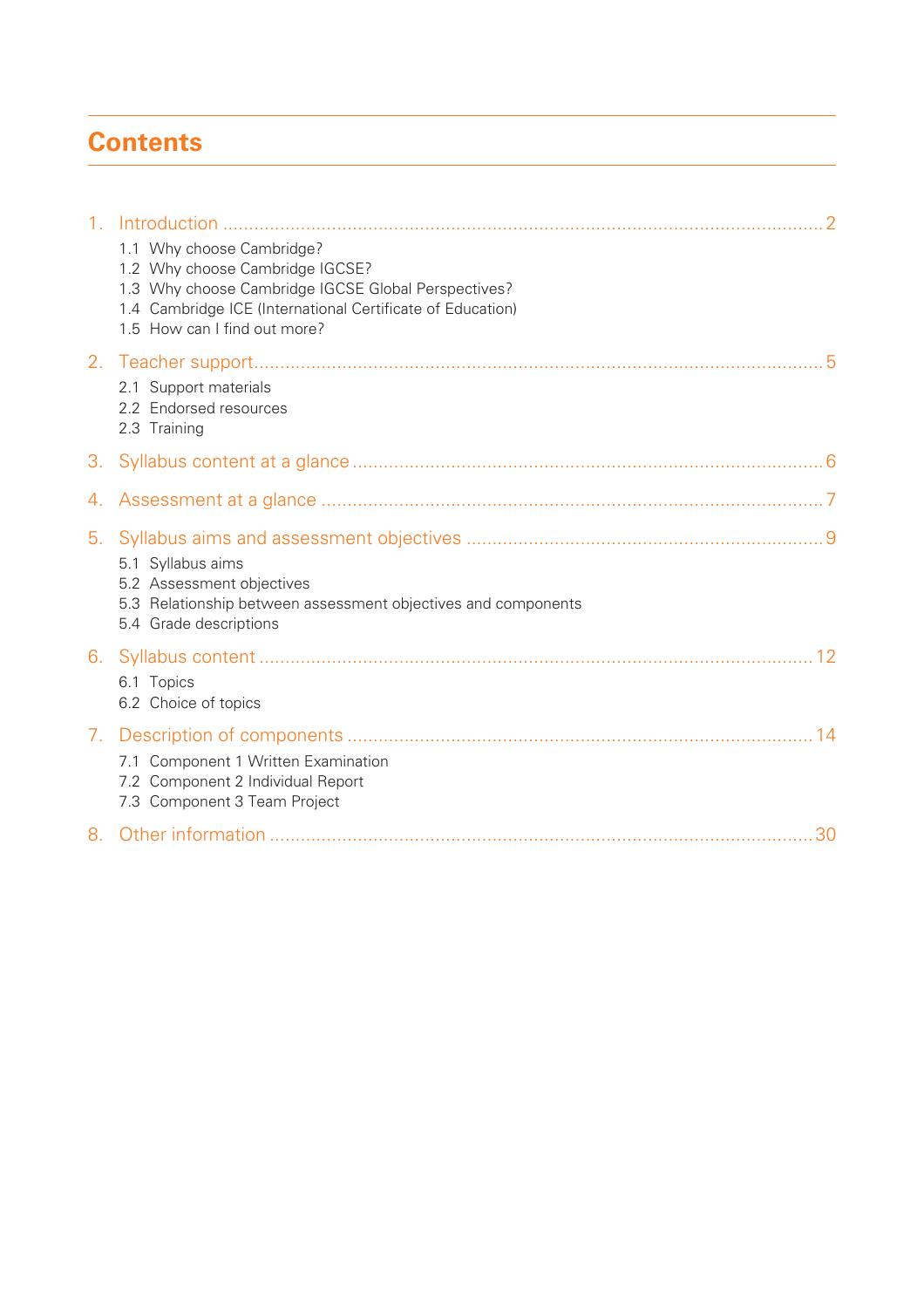## **1. Introduction**

## 1.1 Why choose Cambridge?

Cambridge International Examinations is part of the University of Cambridge. We prepare school students for life, helping them develop an informed curiosity and a lasting passion for learning. Our international qualifications are recognised by the world's best universities and employers, giving students a wide range of options in their education and career. As a not-for-profi t organisation, we devote our resources to delivering high-quality educational programmes that can unlock learners' potential.

Our programmes set the global standard for international education. They are created by subject experts, are rooted in academic rigour, and provide a strong platform for progression. Over 10 000 schools in 160 countries work with us to prepare nearly a million learners for their future with an international education from Cambridge.

## Cambridge learners

Cambridge programmes and qualifications develop not only subject knowledge but also skills. We encourage Cambridge learners to be:

- **confident** in working with information and ideas their own and those of others
- **responsible** for themselves, responsive to and respectful of others
- **reflective** as learners, developing their ability to learn
- **innovative** and equipped for new and future challenges
- **engaged** intellectually and socially, ready to make a difference.

## **Recognition**

Cambridge IGCSE is recognised by leading universities and employers worldwide, and is an international passport to progression and success. It provides a solid foundation for moving on to higher level studies. Learn more at **www.cie.org.uk/recognition**

## Support for teachers

A wide range of materials and resources is available to support teachers and learners in Cambridge schools. Resources suit a variety of teaching methods in different international contexts. Through subject discussion forums and training, teachers can access the expert advice they need for teaching our qualifications. More details can be found in Section 2 of this syllabus and at **www.cie.org.uk/teachers**

## Support for exams officers

Exams officers can trust in reliable, efficient administration of exams entries and excellent personal support from our customer services. Learn more at **www.cie.org.uk/examsofficers** 

Our systems for managing the provision of international qualifications and education programmes for learners aged 5 to 19 are certified as meeting the internationally recognised standard for quality management, ISO 9001:2008. Learn more at **www.cie.org.uk/ISO9001**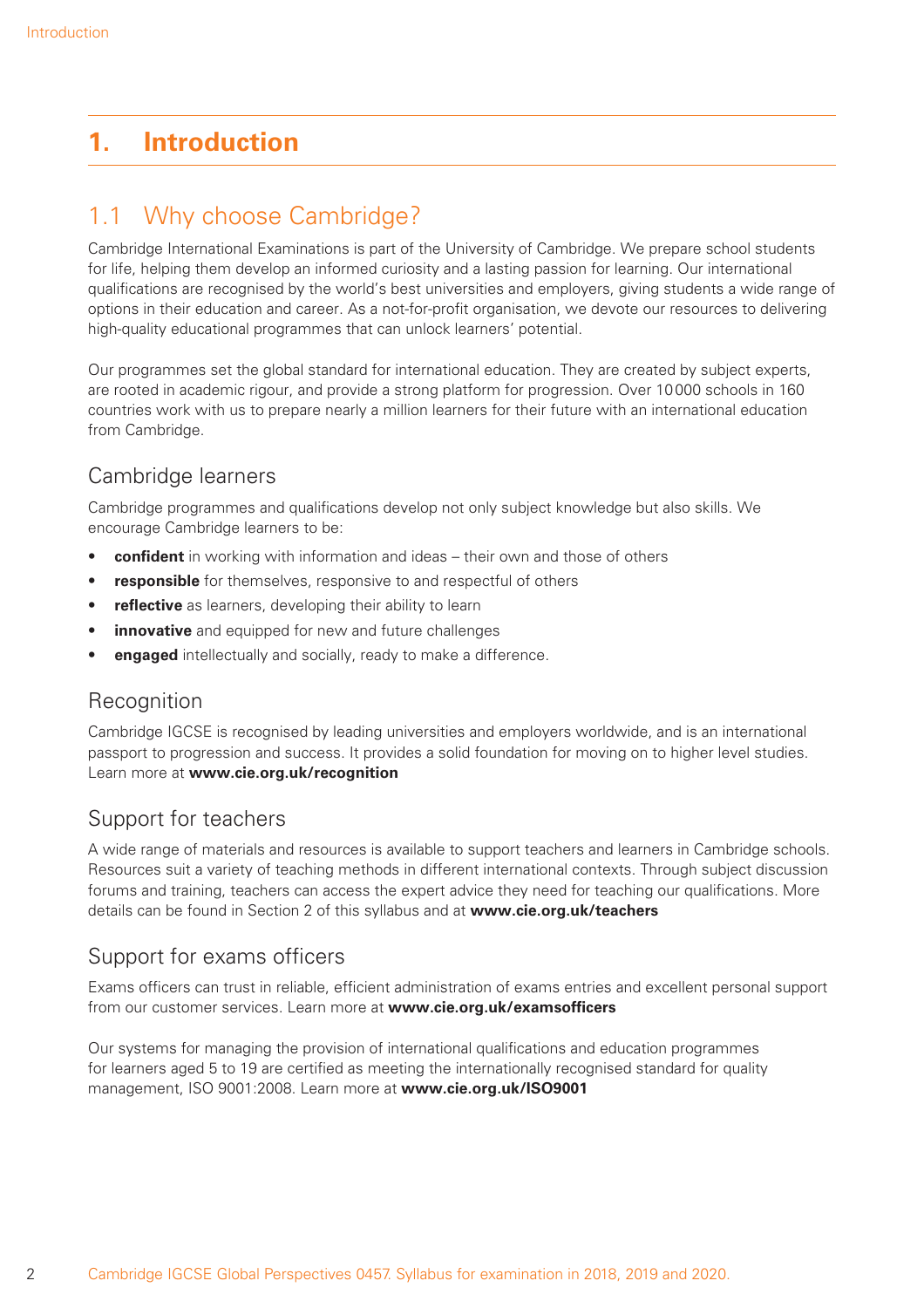## 1.2 Why choose Cambridge IGCSE?

Cambridge IGCSEs are international in outlook, but retain a local relevance. The syllabuses provide opportunities for contextualised learning and the content has been created to suit a wide variety of schools, avoid cultural bias and develop essential lifelong skills, including creative thinking and problem-solving.

Our aim is to balance knowledge, understanding and skills in our programmes and qualifications to enable students to become effective learners and to provide a solid foundation for their continuing educational journey.

Through our professional development courses and our support materials for Cambridge IGCSEs, we provide the tools to enable teachers to prepare learners to the best of their ability and work with us in the pursuit of excellence in education.

Cambridge IGCSEs are considered to be an excellent preparation for Cambridge International AS and A Levels, the Cambridge AICE (Advanced International Certificate of Education) Group Award, Cambridge Pre-U, and other education programmes, such as the US Advanced Placement program and the International Baccalaureate Diploma programme. Learn more about Cambridge IGCSEs at **www.cie.org.uk/cambridgesecondary2**

## Guided learning hours

Cambridge IGCSE syllabuses are designed on the assumption that learners have about 130 guided learning hours per subject over the duration of the course, but this is for guidance only. The number of hours required to gain the qualification may vary according to local curricular practice and the learners' prior experience of the subject.

## 1.3 Why choose Cambridge IGCSE Global Perspectives?

Cambridge IGCSE Global Perspectives provides opportunities for enquiry into, and reflection on, key global issues from different perspectives: personal, local/national and global.

Cambridge IGCSE Global Perspectives encourages awareness of global problems and offers a range of opportunities to explore solutions through cooperation and collaboration. The course is not about getting everybody to think identically; rather it is a matter of opening minds to the complexity of the world and of human thought, and encouraging empathy for the diversity of human experience and feeling.

## Prior learning

We recommend that candidates who are beginning this course should previously have studied a broad curriculum.

## Progression

Cambridge IGCSE Certificates are general qualifications that enable candidates to progress either directly to employment, or to proceed to further qualifications.

Candidates who are awarded grades C to A\* in Cambridge IGCSE Global Perspectives are well prepared to follow courses leading to Cambridge International AS and A Level or the equivalent in a wide variety of subjects, especially across the humanities and social sciences. In particular, this IGCSE syllabus allows progression to Advanced Level Global Perspectives qualifications.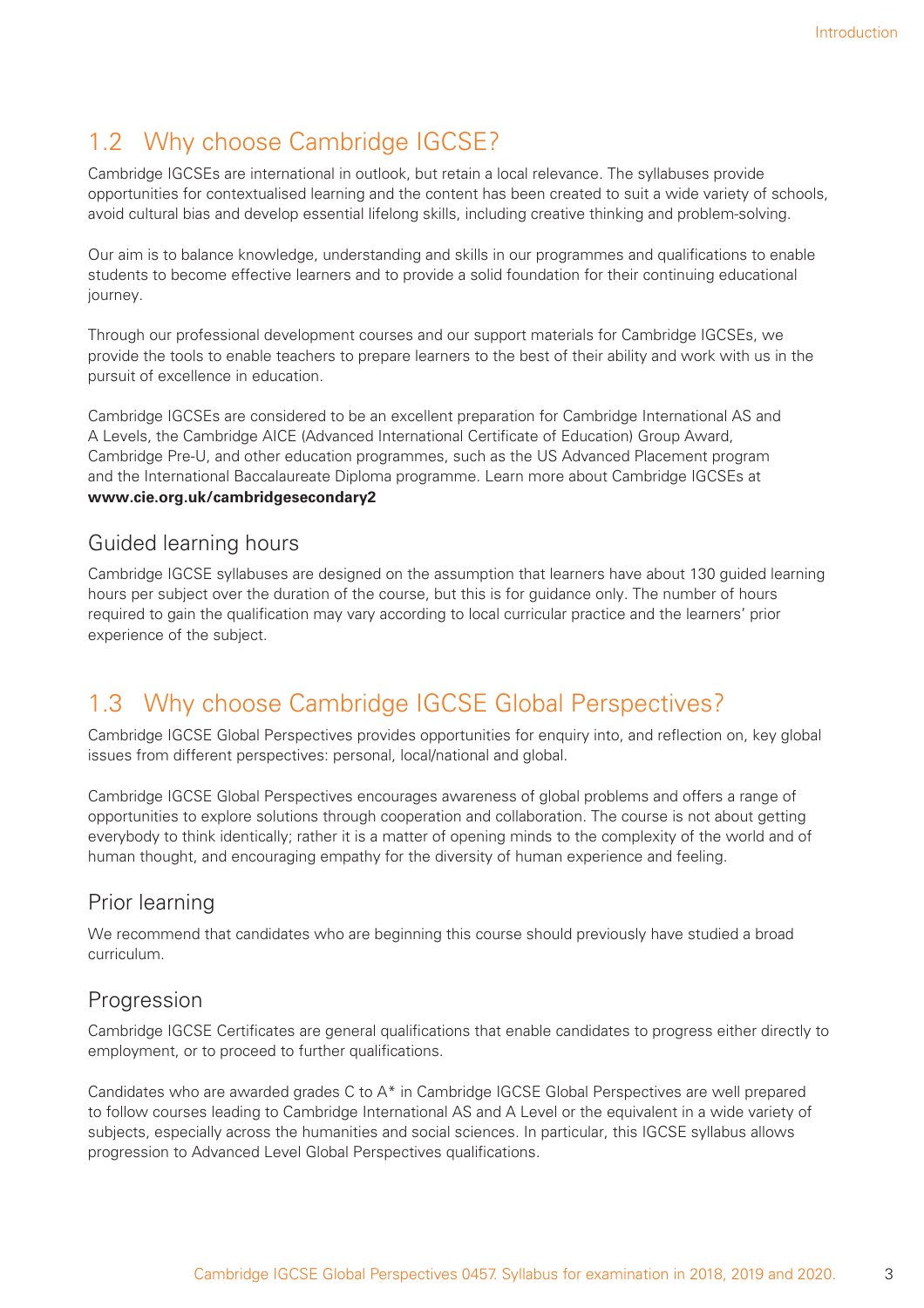## 1.4 Cambridge ICE (International Certificate of Education)

Cambridge ICE is a group award for Cambridge IGCSE. It gives schools the opportunity to benefit from offering a broad and balanced curriculum by recognising the achievements of learners who pass examinations in a number of different subjects.

Learn more about Cambridge ICE at **www.cie.org.uk/cambridgesecondary2**

## 1.5 How can I find out more?

### If you are already a Cambridge school

You can make entries for this qualification through your usual channels. If you have any questions, please contact us at **info@cie.org.uk**

### If you are not yet a Cambridge school

Learn about the benefits of becoming a Cambridge school at www.cie.org.uk/startcambridge. Email us at info@cie.org.uk to find out how your organisation can register to become a Cambridge school.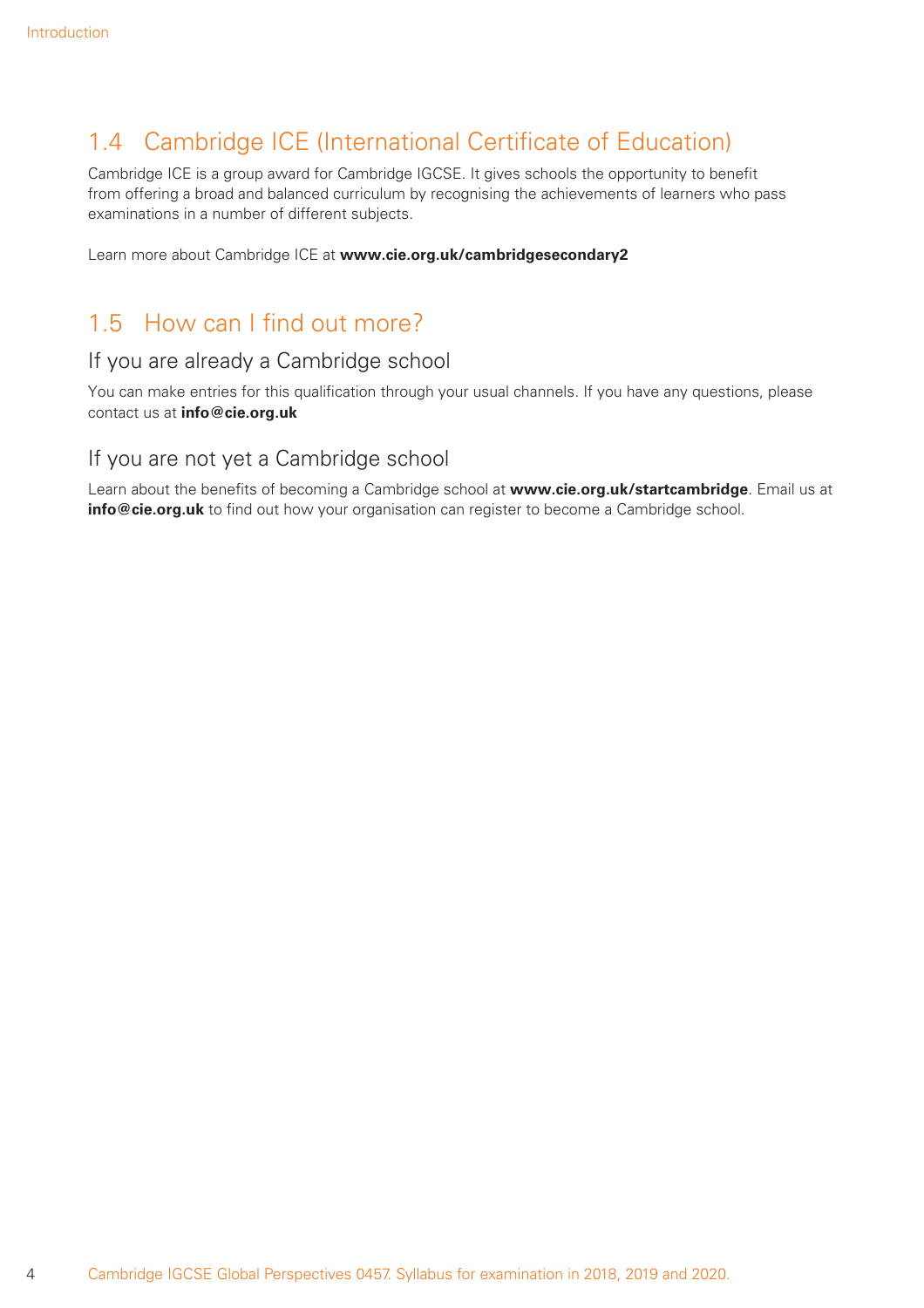## **2. Teacher support**

## 2.1 Support materials

We send Cambridge syllabuses, past question papers and examiner reports to cover the last examination series to all Cambridge schools.

You can also go to our public website at **www.cie.org.uk/igcse** to download current and future syllabuses together with specimen papers or past question papers and examiner reports from one series.

For teachers at registered Cambridge schools a range of additional support materials for specific syllabuses is available from Teacher Support, our secure online support for Cambridge teachers. Go to **http://teachers.cie.org.uk** (username and password required).

We have an online Learning Area for students to support the teaching of Cambridge IGCSE Global Perspectives. Teachers can log into the area to access resources and course content. It also allows learners around the world to collaborate between schools, countries and cultures, helping to foster genuine global perspectives.

If you are interested in accessing the Learning Area please create a teacher account by completing our online form **www.cie.org.uk/registergp**

If you already have a teacher account you can access the learning area here **http://learning.cie.org.uk/professionaldevelopment/login/index.php**

## 2.2 Endorsed resources

We work with publishers providing a range of resources for our syllabuses including print and digital materials. Resources endorsed by Cambridge go through a detailed quality assurance process to ensure they provide a high level of support for teachers and learners.

We have resource lists which can be filtered to show all resources, or just those which are endorsed by Cambridge. The resource lists include further suggestions for resources to support teaching.

## 2.3 Training

We offer a range of support activities for teachers to ensure they have the relevant knowledge and skills to deliver our qualifications. See **www.cie.org.uk/events** for further information.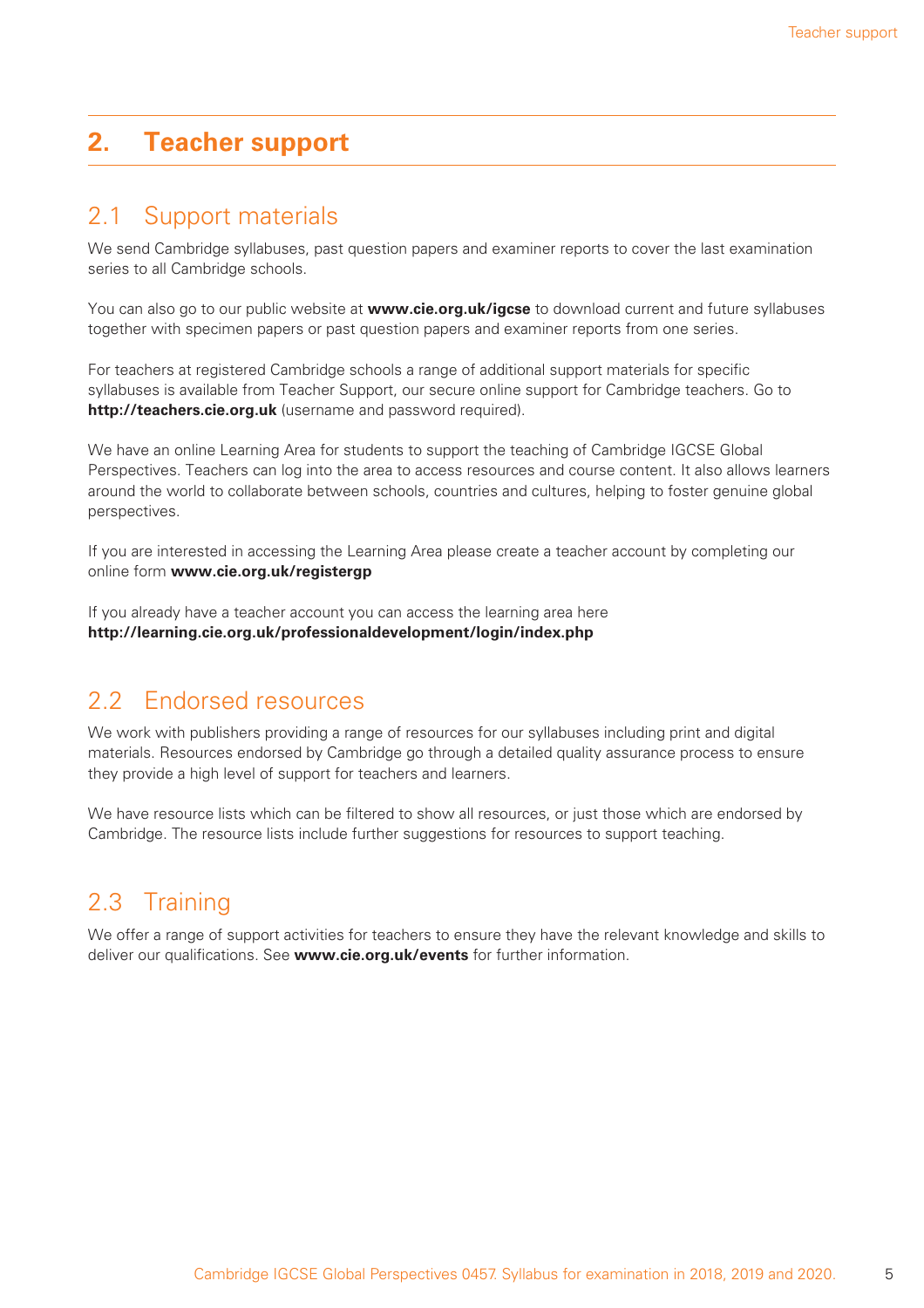## **3. Syllabus content at a glance**

Young people face unprecedented challenges in an interconnected and information-heavy world, not least in how they will gain a sense of their own active place in the world and cope with changes that will impact on their life chances and life choices.

Cambridge IGCSE Global Perspectives candidates will have opportunities to acquire and apply a range of skills to support them in these challenges, including:

- researching, analysing and evaluating information
- developing and justifying a line of reasoning
- reflecting on processes and outcomes
- communicating information and reasoning
- collaborating to achieve a common outcome.

Candidates explore stimulating topics that have global significance. They learn to collaborate with others from another culture, community or country. They assess information critically and explore lines of reasoning. They learn to direct their own learning and develop an independence of thought.

Cambridge IGCSE Global Perspectives emphasises the development and application of skills rather than the acquisition of knowledge. Candidates develop transferable skills that will be useful for further study and for young people as active citizens of the future.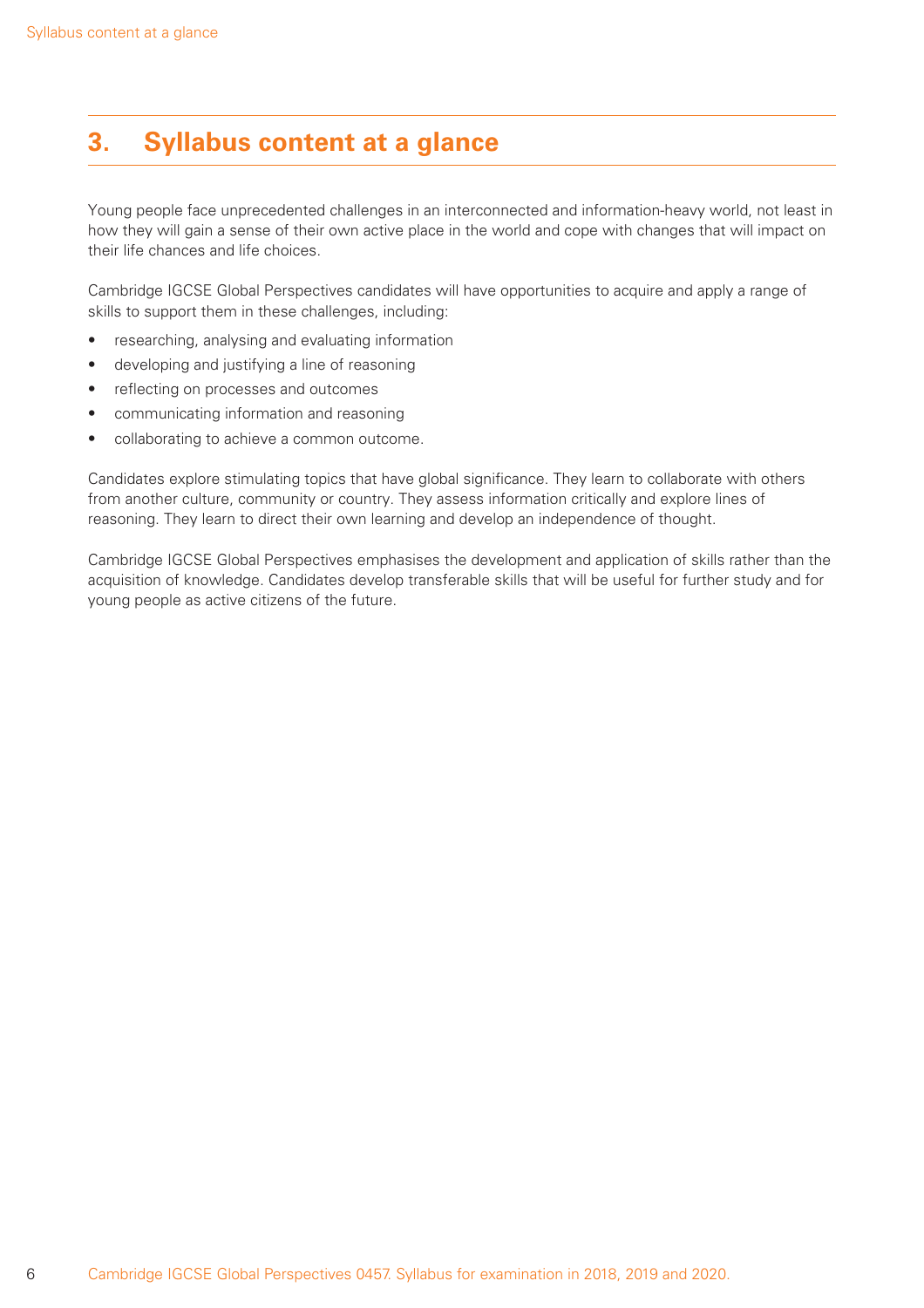## **4. Assessment at a glance**

Candidates for Cambridge IGCSE Global Perspectives take three compulsory components – Component 1, Component 2 and Component 3. Component 1 is externally assessed. Component 2 is internally set and externally marked. Component 3 is internally assessed and externally moderated.

| <b>Component</b>                                                                                                                                                                                                                                                                                                                                                                                                                                                                                                                                                                                                                                                                                                                              | <b>Weighting</b> |
|-----------------------------------------------------------------------------------------------------------------------------------------------------------------------------------------------------------------------------------------------------------------------------------------------------------------------------------------------------------------------------------------------------------------------------------------------------------------------------------------------------------------------------------------------------------------------------------------------------------------------------------------------------------------------------------------------------------------------------------------------|------------------|
| <b>Component 1 Written Examination</b><br>1 hour 15 minutes<br>Candidates answer four compulsory questions based on a range of sources<br>provided with the paper. Questions 1–4 are worth 12, 14, 20 and 24 marks.<br>Sources will present a global issue from a range of perspectives, personal,<br>local and/or national, global, and will be drawn from a list of eight topics.<br>This component is externally assessed.<br>70 marks                                                                                                                                                                                                                                                                                                     | 35%              |
| <b>Component 2 Individual Report</b><br>Candidates research one topic area (from a choice of eight) of personal, local<br>and/or national and global significance and submit one report based on their<br>research.<br>The title is devised by candidates themselves.<br>The report must be 1500–2000 words and written in continuous prose.<br>This component is internally set and externally marked.<br>60 marks                                                                                                                                                                                                                                                                                                                           | 30%              |
| <b>Component 3 Team Project</b><br>Candidates devise and develop a collaborative project into an aspect of one topic<br>(from a choice of eight). This choice of project must allow for the exploration of<br>different cultural perspectives.<br>The Team Project comprises two elements.<br><b>Team Element</b><br>Candidates produce as a team one Outcome and one Explanation as a<br>Collaboration.<br>The Explanation must be 200-300 words.<br>$(10 \text{ marks})$<br><b>Personal Element</b><br>Candidates each write a Reflective Paper on their research, contribution and<br>personal learning.<br>The paper must be 750-1000 words.<br>(60 marks)<br>This component is internally assessed and externally moderated.<br>70 marks | 35%              |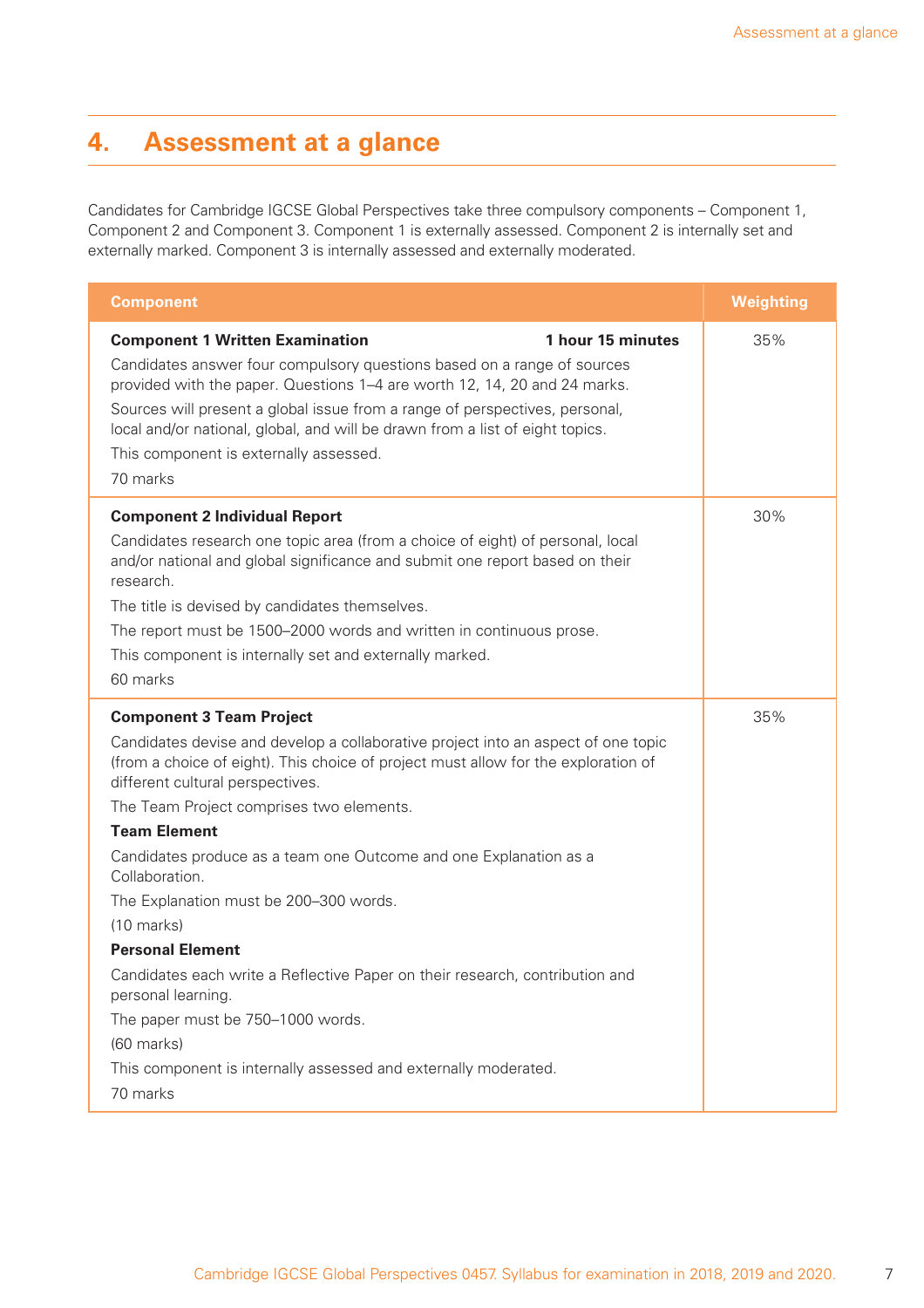## Availability

This syllabus is examined in the June and November examination series. This syllabus is also available for examination in March for India only.

This syllabus is **not** available to private candidates.

Detailed timetables are available from www.cie.org.uk/examsofficers

## Combining this with other syllabuses

Candidates can combine this syllabus in an examination series with any other Cambridge syllabus, except:

• syllabuses containing Global Perspectives within the syllabus title at the same level.

Please note that Cambridge IGCSE, Cambridge International Level 1/Level 2 Certificate and Cambridge O Level syllabuses are at the same level.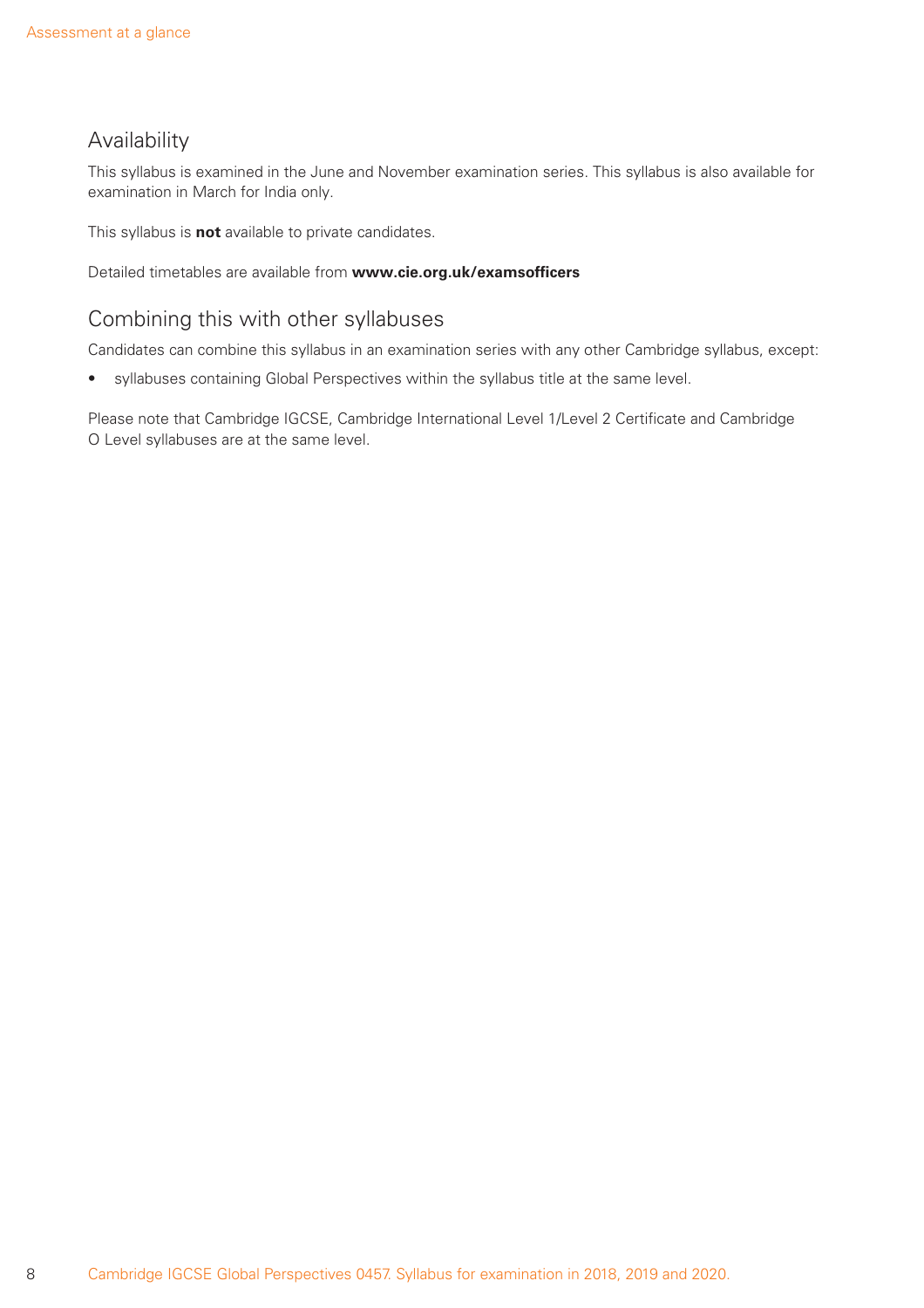## **5. Syllabus aims and assessment objectives**

## 5.1 Syllabus aims

The syllabus aims are set out below and describe the educational purposes of a course in Cambridge IGCSE Global Perspectives. They are not listed in order of priority.

The aims are to enable learners to:

- become independent and empowered to take their place in an ever-changing, information-heavy, interconnected world
- develop an analytical, evaluative grasp of global issues and their causes, consequences and possible courses of action
- enquire into, and reflect on, issues independently and in collaboration with others from different cultural perspectives
- work independently as well as part of a team, directing much of their own learning with the teacher as an active facilitator
- consider important issues from personal, local and/or national and global perspectives and understand the links between these
- critically assess the information available to them and support judgements with lines of reasoning
- communicate and empathise with the needs and rights of others.

## 5.2 Assessment objectives

Cambridge IGCSE Global Perspectives has three assessment objectives (AOs).

#### **AO1: Research, analysis and evaluation**

Candidates should be able to:

- design and carry out research into current global issues, their causes, consequences and possible course(s) of action
- use evidence to support claims, arguments and perspectives
- identify and analyse issues, arguments and perspectives
- analyse and evaluate the evidence and reasoning used to support claims, arguments and perspectives
- analyse and evaluate sources and/or processes to support research, arguments, perspectives and an outcome
- develop a line of reasoning to support an argument, a perspective, course(s) of action or outcome.

#### AO2: Reflection

Candidates should be able to:

- consider different perspectives objectively and with empathy
- justify personal perspective(s) using evidence and reasoning
- consider how research, engagement with different perspectives and working as part of a team, have influenced personal learning.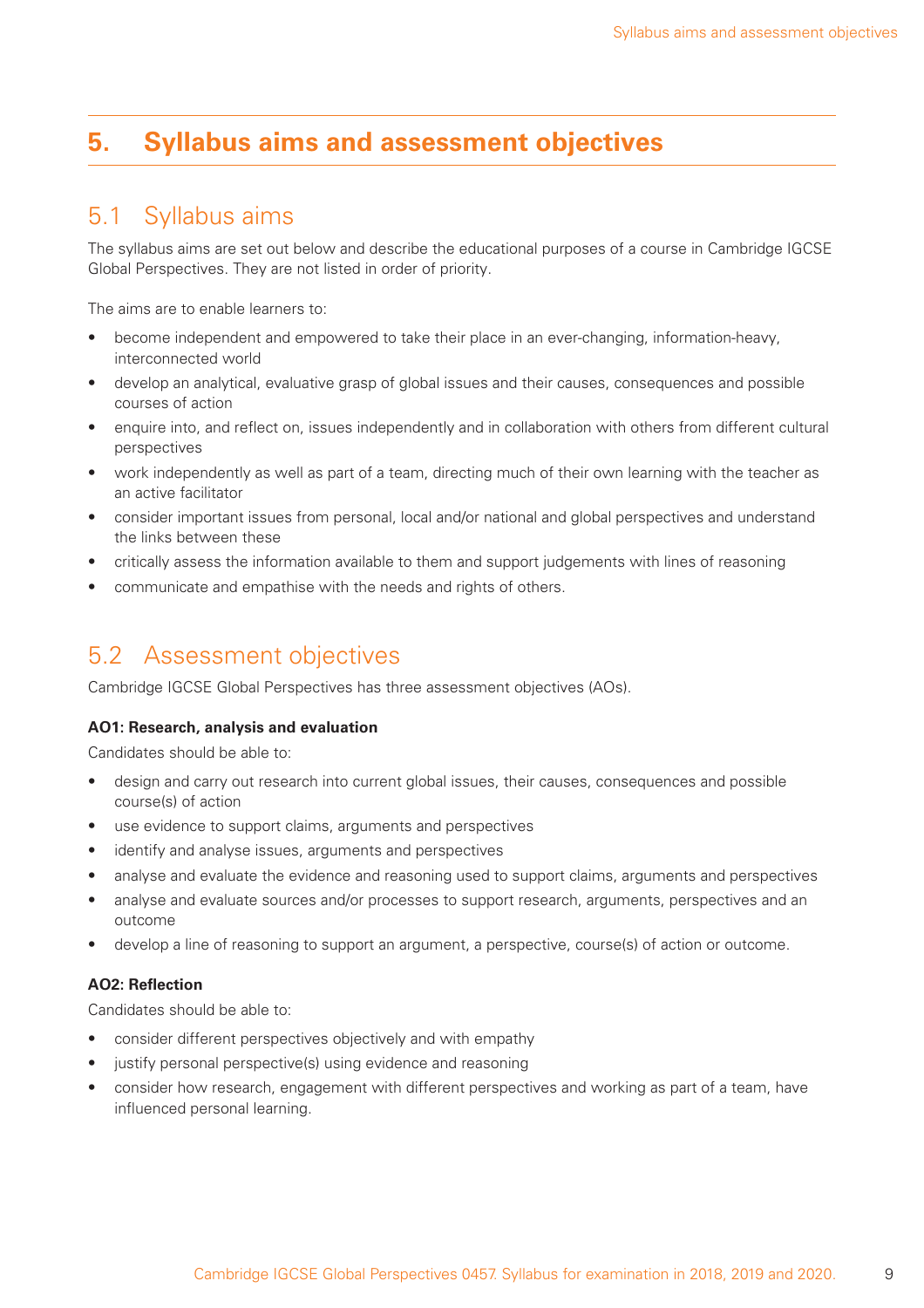#### **AO3: Communication and collaboration**

Candidates should be able to:

- select and present relevant arguments, evidence and perspectives clearly and with structure
- present research, and include citations and references
- contribute to the shared purpose and outcome of the Team Project.

## 5.3 Relationship between assessment objectives and components

The approximate weightings allocated to each of the assessment objectives (AOs) are summarised below.

The table shows the assessment objectives as a percentage of each component and across the qualification as a whole.

| <b>Component</b>                        | AO <sub>1</sub><br>$\%$ | A02<br>$\frac{9}{6}$ | A03<br>$\frac{9}{6}$ |
|-----------------------------------------|-------------------------|----------------------|----------------------|
| <b>1 Written Examination</b>            | 100                     |                      | -                    |
| <b>2 Individual Report</b>              | 67                      | 8                    | 25                   |
| 3 Team Project                          | 28                      | 36                   | 36                   |
| <b>Weighting of AO in qualification</b> | 65                      | 15                   | 20                   |

## 5.4 Grade descriptions

Grade descriptions are provided to give a general indication of the standards of achievement likely to have been shown by candidates awarded particular grades. The grade awarded will depend in practice upon the extent to which the candidate has met the assessment objectives overall. Weakness in one aspect of the examination may be balanced by a better performance in some other aspect.

## Grade A

The candidate is likely to be able to:

- research global issues and identify, analyse and evaluate a range of different perspectives, arguments and sources of evidence
- evaluate evidence and reasoning used, with their own comments fully developed
- show clear understanding with some insight of how the perspectives and conclusions of others have influenced own views, attitudes and personal learning
- develop a convincing line of reasoning, using evidence to support an argument, perspective, course of action or outcome
- collaborate effectively to clearly communicate different cultural perspectives, remaining active and committed throughout the process.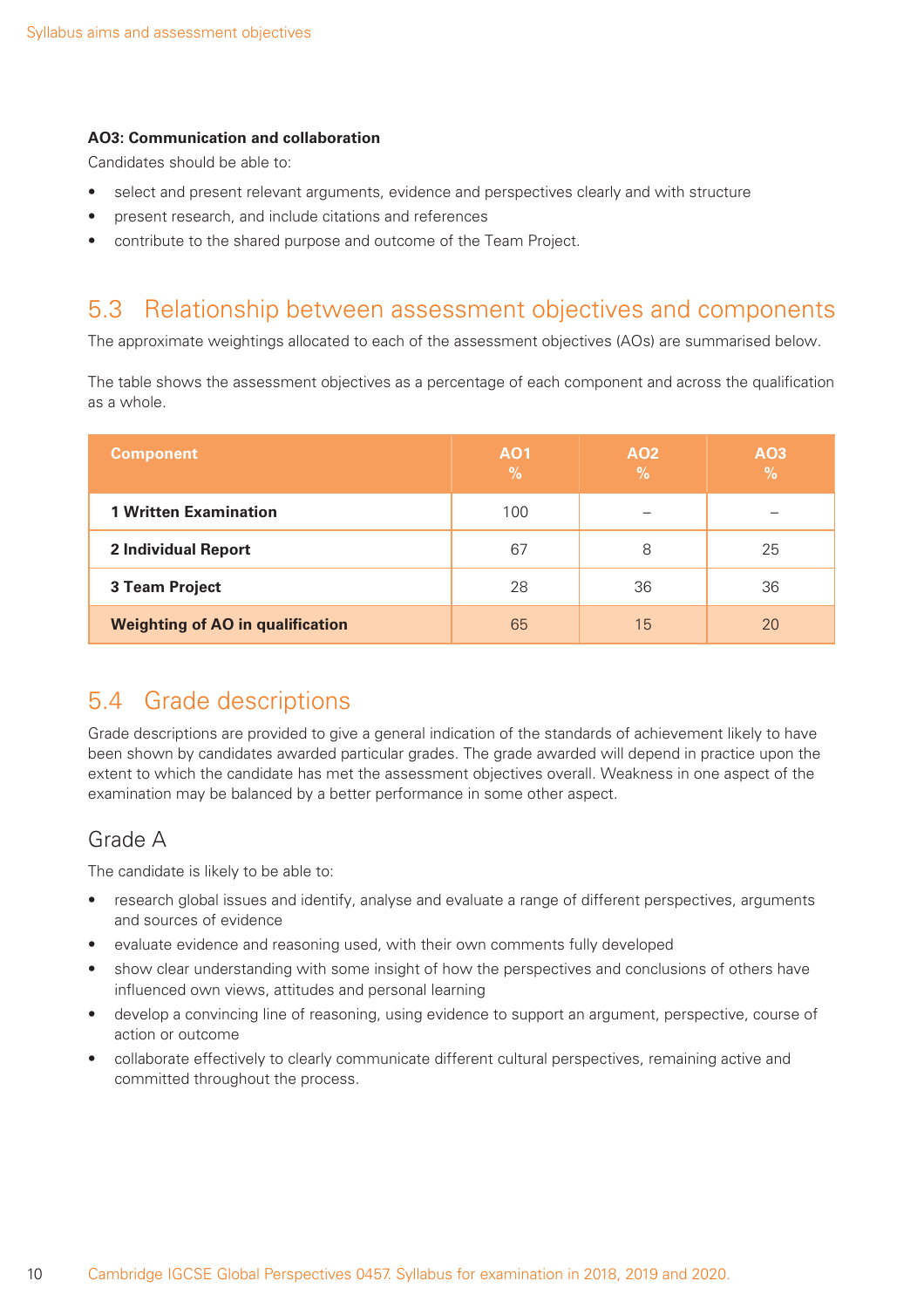## Grade C

The candidate is likely to be able to:

- research global issues and identify, analyse and evaluate several different perspectives, arguments and sources of evidence
- evaluate evidence and reasoning used, with their own comments partially supported
- show clear understanding of how the perspectives and conclusions of others have influenced own views, attitudes and personal learning
- develop a line of reasoning, using evidence to support an argument, perspective, course of action or outcome
- collaborate soundly to communicate different cultural perspectives, remaining active and committed most of the time.

## Grade F

The candidate is likely to be able to:

- research global issues and identify and attempt to analyse one or two different perspectives, arguments or evidence, and may attempt evaluation
- describe evidence or reasoning used, with their own comments asserted and/or lacking relevance at times
- show a limited understanding of how the perspectives and attitudes of others have influenced own views, attitudes and personal learning
- attempt a line of reasoning, often relying on assertion rather than evidence to support an argument, perspective, course of action or outcome
- collaborate in an attempt to communicate different cultural perspectives, and is active and committed some of the time.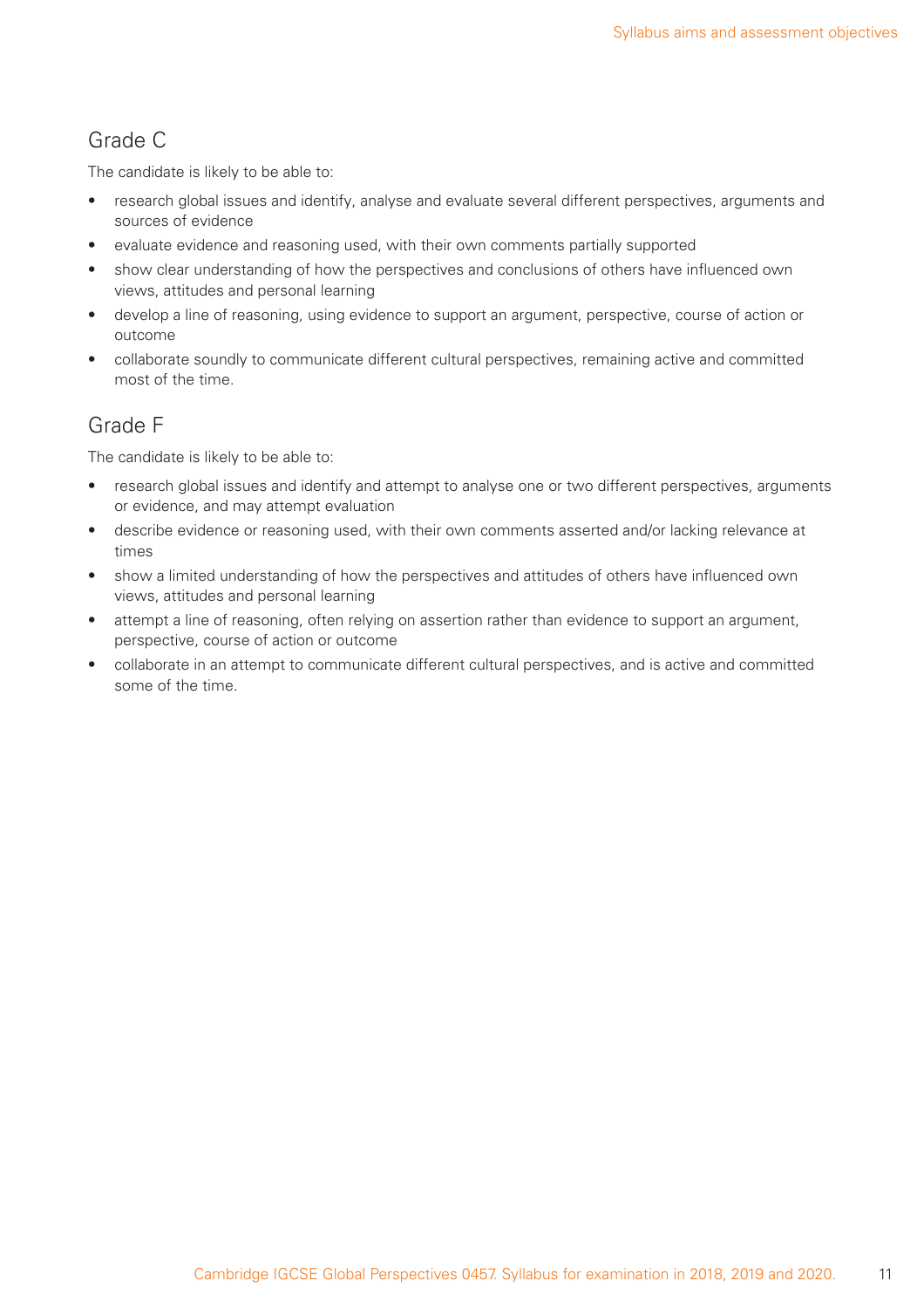## **6. Syllabus content**

## 6.1 Topics

Cambridge IGCSE Global Perspectives is built around topics; knowledge of content is not assessed. However, each particular topic encompasses issues of global importance.

The topics are as follows.

### **Component 1 Written Examination**

- Demographic change
- Education for all
- Employment
- Fuel and energy
- Globalisation
- Law and criminality
- **Migration**
- Transport systems

#### **Component 2 Individual Report**

- Belief systems
- Biodiversity and ecosystem loss
- Changing communities
- Digital world
- Family
- Humans and other species
- Sustainable living
- Trade and aid

#### **Component 3 Team Project**

- Conflict and peace
- Disease and health
- Human rights
- Language and communication
- Poverty and inequality
- Sport and recreation
- Tradition, culture and identity
- Water, food and agriculture

The topics offer a context within which candidates can begin to develop and demonstrate an understanding of these global issues from personal, local and/or national and global perspectives. Candidates use research, reasoning and questioning to gain this understanding and form their own judgements. It is suggested that teachers look at several topics over the term of the course to help develop candidates' skills.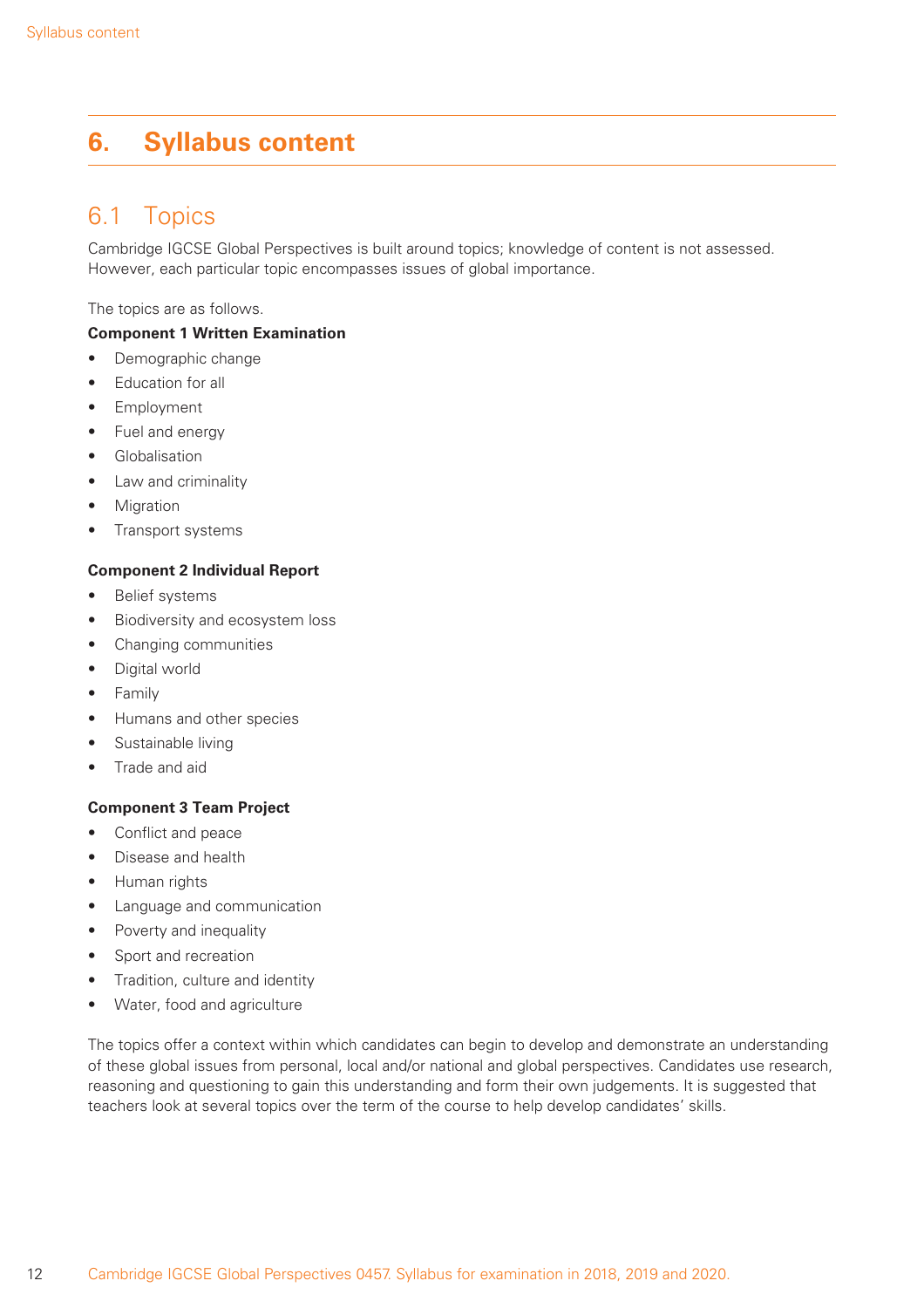In developing the skills of working with information, critical thinking, decision making, planning, communication, reflection, teamwork and independent learning, candidates will engage with a range of sources. These sources might include data sets, articles from the media and personal testimony. The sources that candidates use should encourage them to become actively involved in considering issues from different perspectives. It is important, then, that candidates learn to engage with a contrasting breadth and depth of relevant material.

Candidates are encouraged to appreciate different perspectives, and to engage critically with these.

## 6.2 Choice of topics

Teachers **must** ensure that candidates are working with the given topics within each component.

Candidates do **not** study all of the topics listed above. Teachers and candidates choose topics that have the most relevance for them. The intention is to give as much scope and encouragement as possible for learners to discuss and agree with their teachers their own paths of enquiry into the complex world in which they are living. Consideration of the local and/or national context can also encourage engagement with learning.

Learners are assessed on skills that can be developed through the study of global topics.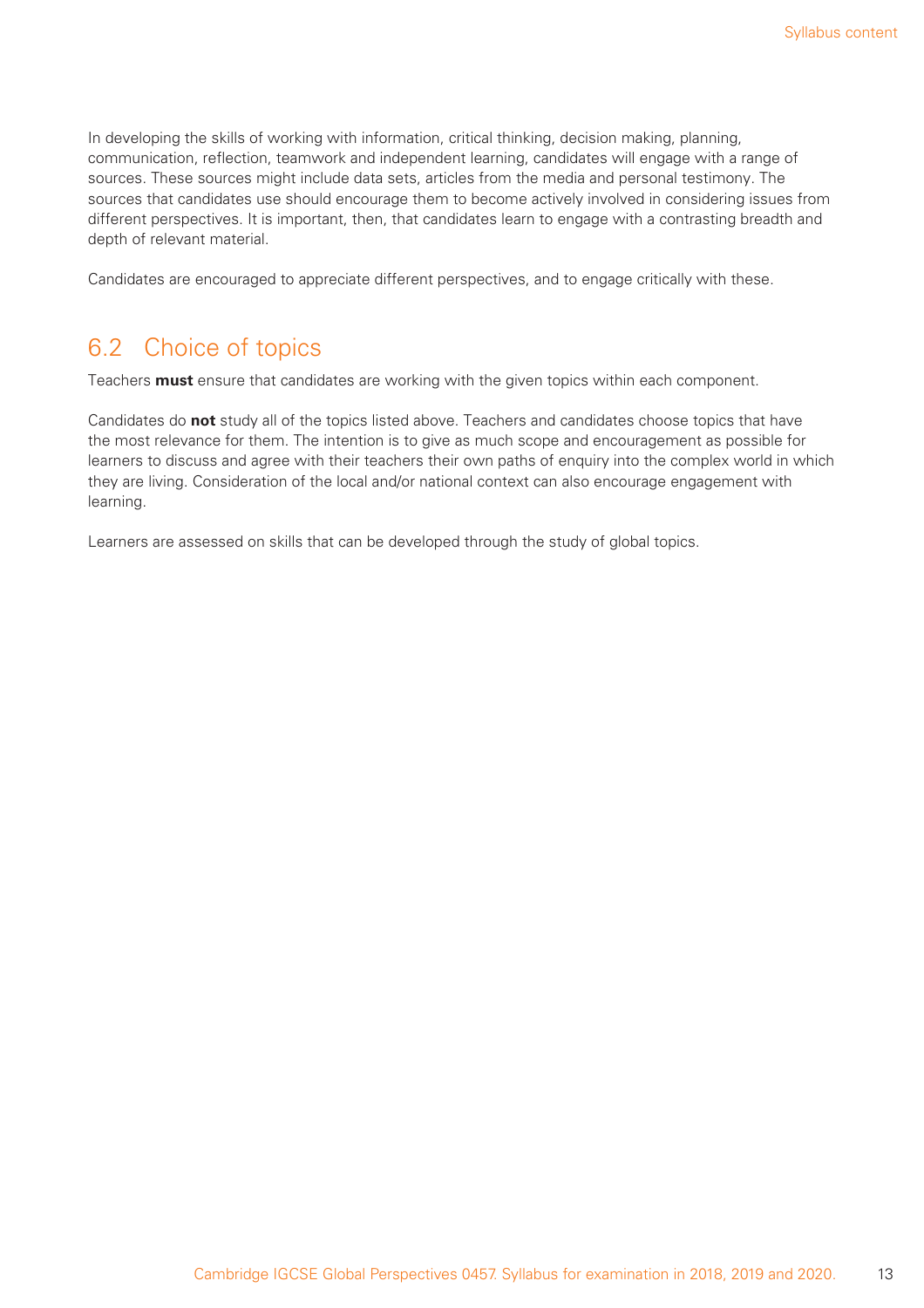## **7. Description of components**

## 7.1 Component 1 Written Examination

#### 1 hour 15 minutes, 70 marks – external assessment, 35 per cent of the whole of qualification

The mark weightings allocated to each of the assessment objectives are:

AO1 – 70 marks AO2 – 0 marks AO3 – 0 marks

Candidates answer **four** compulsory questions based on source material. Candidates write all their answers in the space provided on the question paper.

The source material will be printed on the question paper Insert. Candidates are expected to read and study the sources carefully before attempting the questions. Time for reading is incorporated into the overall time available for the paper. The number of sources may vary from examination to examination.

The source material will present claims, arguments and evidence from different perspectives on a global issue drawn from the following topics:

- Demographic change
- Education for all
- **Employment**
- Fuel and energy
- **Globalisation**
- Law and criminality
- **Migration**
- Transport systems

Candidates will benefit from an understanding of the following: fact, opinion, prediction, value judgement, bias and vested interest. Candidates should be able to analyse and evaluate use of evidence and language.

## Questions 1–3

These comprise a series of sub-questions requiring candidates to respond to source material. These include short answers and more extended responses.

Question 1 (12 marks) could be based on statistical information. Candidates may be asked, for example, to describe patterns and trends shown in the statistical information.

Question 2 (14 marks) might ask candidates, for example, to suggest ways to test claims.

Question 3 (20 marks) might ask candidates, for example, to evaluate the effectiveness of arguments, making a judgement about which is the most convincing.

## Question 4

Question 4 (24 marks) comprises an extended answer requiring candidates to respond to source material. Candidates might, for example, be asked to use the source material to make a case to support a personal opinion or perspective.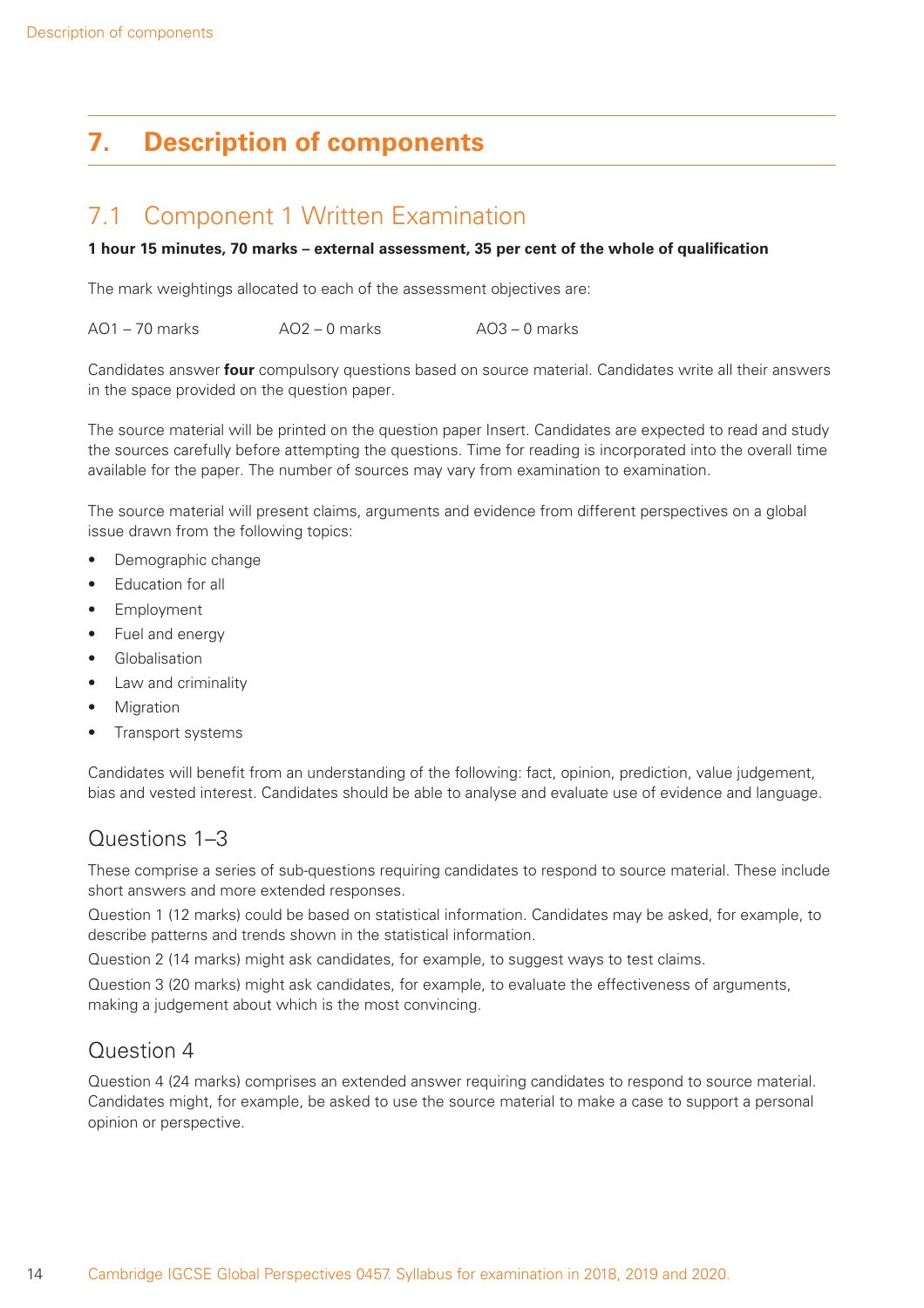The global issue will be the context for the assessment of the key skills related to AO1. Candidates will **not** be assessed on their prior knowledge and prior understanding of the specific topics represented in the source material.

### Nature of assessment

This component is an externally set assessment, marked by Cambridge.

#### **Written Examination: the role of the teacher**

The Written Examination is a skills-based examination which does not require candidates to have been taught any specific content or have prior knowledge of the particular global topic. The global issue which provides the theme for the examination paper provides a context for the assessment of the skills associated with AO1: Research, analysis and evaluation.

Teachers therefore need to provide opportunity for candidates to practise and develop these skills during the course designed to prepare candidates for assessment in Cambridge IGCSE Global Perspectives. This should involve regular opportunity to discuss and debate global issues related to the topics so that candidates learn to consider a variety of different perspectives. In so doing candidates should contrast and compare the claims, arguments, evidence and values which underpin different perspectives. Candidates will also need to analyse and evaluate sources and background research related to the global issues being considered. Using argument and evidence gathered from background materials and their own research to construct and present arguments is also important. Teachers will need to provide a practical and active approach to teaching and learning, and the development of skills, in global perspectives.

Teachers should also prepare candidates for the types of questions they are likely to experience in the Written Examination by using specimen and past papers and their related mark schemes. These can be obtained from the Cambridge websites **www.cie.org.uk** and **http://teachers.cie.org.uk**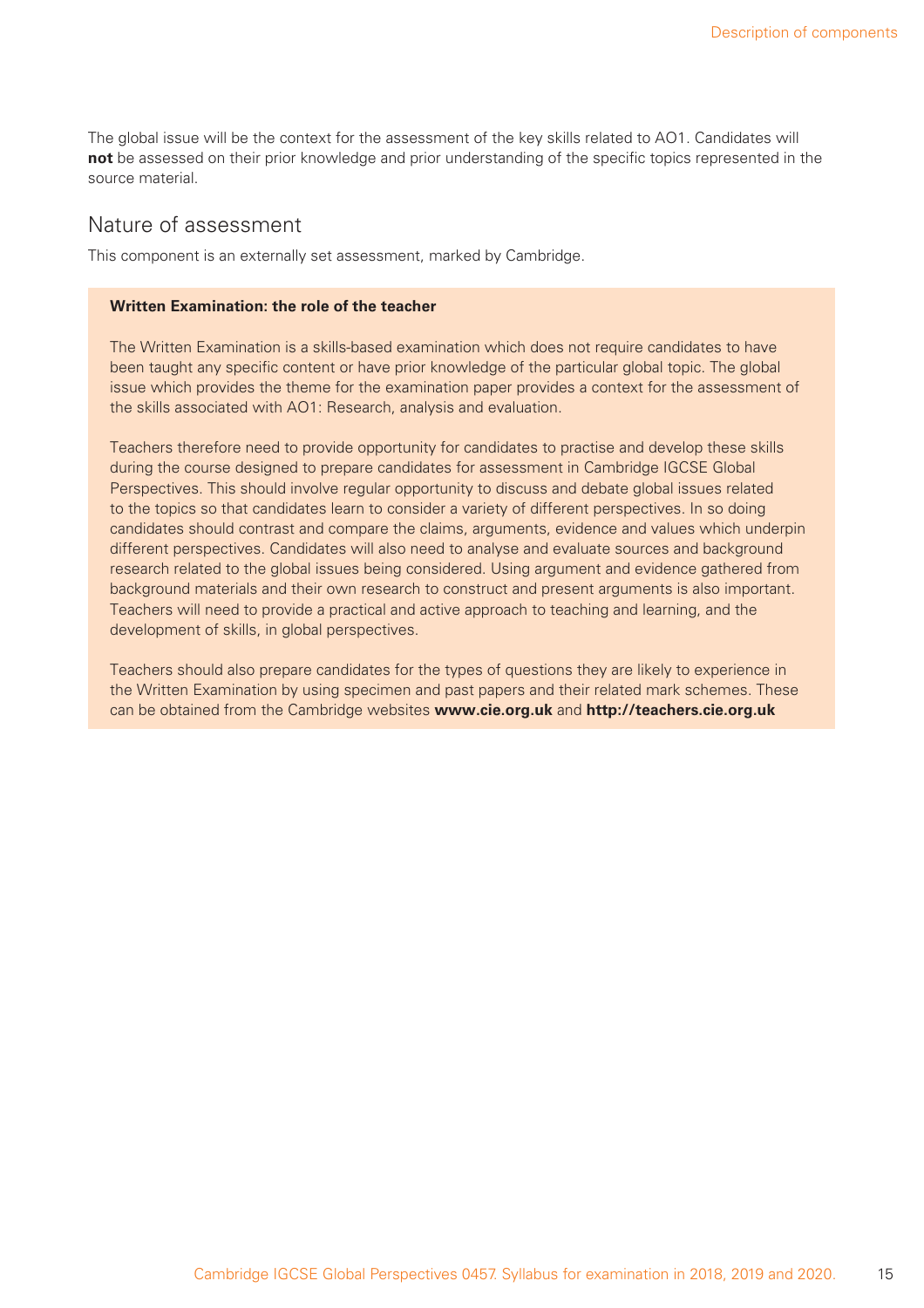## 7.2 Component 2 Individual Report

#### 60 marks – internally set and externally marked, 30 per cent of the whole qualification

The mark weightings allocated to each of the assessment objectives are:

 $AO1 - AO$  marks  $AO2 - 5$  marks  $AO3 - 15$  marks

Candidates write an Individual Report on one global topic from a choice of eight.

With the guidance of their teacher, candidates choose from one of the specified topic areas and devise a global research question. Candidates use this question as the title for their report. The report must be between 1500 and 2000 words.

The Individual Report must be based on **one** of the following topics:

- Belief systems
- Biodiversity and ecosystem loss
- Changing communities
- Digital world
- Family
- Humans and other species
- Sustainable living
- Trade and aid

Work submitted based on topics other than those listed above will be awarded zero marks.

Each candidate carries out research on a global question devised from the specified list of topics for the component. While there may be some overlap in work completed on the same topic, each candidate's report must be a distinct piece of work which comprises their own research and ideas. Each candidate must devise their own question. The candidate uses the global research question as the title for their report.

For example, the report could be based on the topic of the digital world. The research could focus on the following global question: Given the relatively brief history of the internet, how much has it contributed to society?

Candidates explore issues within the topic, and answer their global research question from local and/or national and global perspectives. They conclude their report by indicating how their research has impacted their personal perspective.

Candidates may structure their report in equally valid and different ways. They might consider the situation in their own country and locality depending on the availability of relevant evidence. As a conclusion, they might explore the effects on society giving their personal perspective in response to their question and using evidence from their research.

This sets out one possible approach. Other possible approaches could be equally acceptable.

Candidates should focus their research initially on identifying and exploring the context of a current global topic. They should then consider the issues within that topic, according to their global research question, from a range of perspectives. These include local and/or national and global perspectives, and different viewpoints within these (for example, those of farmers and local politicians). By engaging with these perspectives, candidates can demonstrate that they understand the arguments, reasoning or claims upon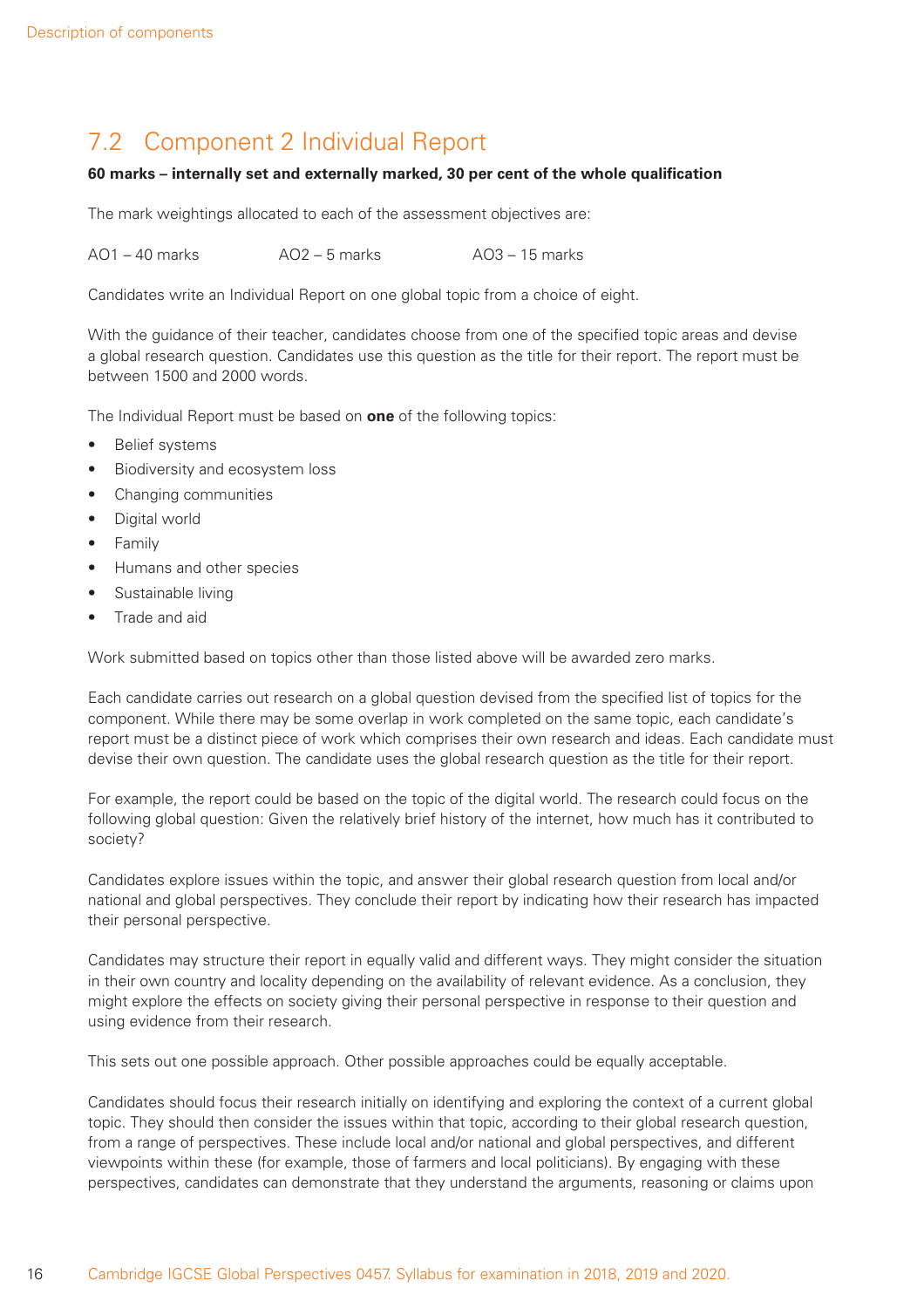which these perspectives are based. Candidates should consider the causes, consequences and possible courses of action of the issue(s) in question.

The report must be written in continuous text and should **not** incorporate multimedia. There should be no use of emails, blogs and posters. Candidates can include tables, diagrams and photographs. These must be integral to the argument. Any text must be included as part of the word-count.

### Nature of assessment

Candidates decide on their own global research question for this component. The report is externally assessed by Cambridge. All materials for Component 2 must be submitted electronically. The deadlines and methods for submission are contained in the Cambridge Global Perspectives Administrative Guide. The guide is available from the Exams Officer section of our website: **www.cie.org.uk/examsofficers** 

#### **Individual Report: the role of the teacher**

It is the teacher's responsibility to ensure the feasibility and manageability of the proposed work.

**Teachers should** support each candidate to:

- understand the nature of the task, that of compiling a written study of an investigative nature
- identify a suitable area to research which complements the candidate's interest, enthusiasm and skills base
- formulate a global research question that allows them to explore relevant issues from different perspectives and viewpoints
- develop research and organisational skills
- select, cite and reference sources appropriately
- refine report writing skills so that the candidate writes as concisely as possible and within the 1500 to 2000 word count
- appreciate how their work will be assessed, confirming that the assessment is externally marked and is not assessed by their teachers.

#### **Teachers should:**

- encourage candidates to work towards making well-supported judgements from different perspective(s) which are likely to affect their own personal perspectives
- help resolve practical and conceptual problems encountered during research
- give regular and supportive feedback aiming to enhance motivation
- plan for sessions where candidates can work independently using reference materials as appropriate
- monitor time management and assist candidates to meet deadlines.

Teachers may carry out all the above with the class as a whole, in small focus groups and with individual candidates. It is recommended that all three approaches are used.

**The Individual Report must be the candidate's own work.** Once candidates embark on researching and writing the report, in the ways set out above, the teacher should **not** intervene and should **not** attempt to change the direction of the research.

continued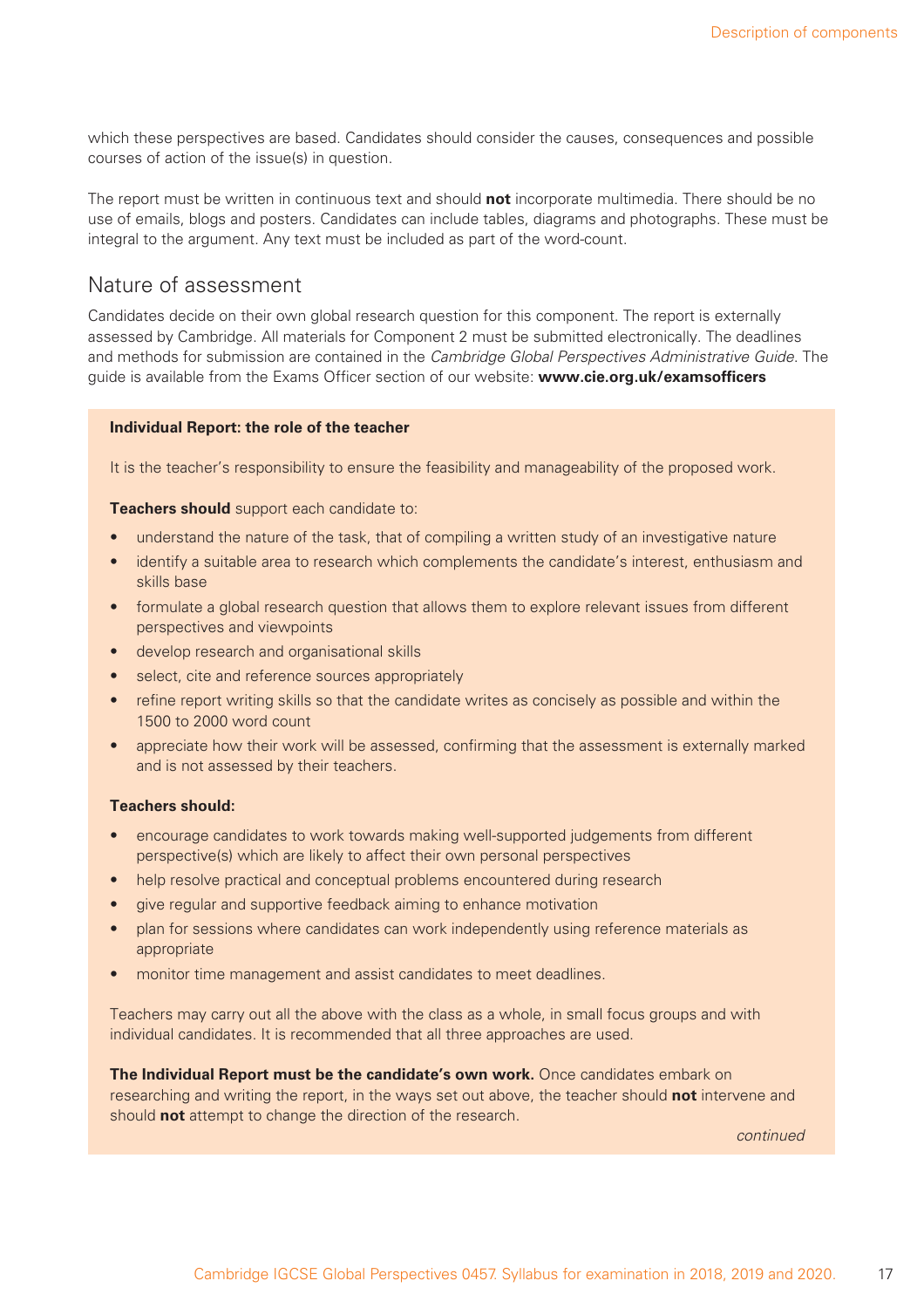#### **Individual Report: the role of the teacher continued**

Reference material should be absorbed by candidates, reflected upon and then engaged with in an appropriate way to enable candidates to complete their report.

#### **Teachers must not:**

- undertake any research on behalf of candidates
- prepare or write any notes or drafts for candidates
- correct any part of a candidate's report or any draft report or notes used
- suggest amendments to or comment upon any part of the report.

Teachers must be happy that the ownership of the report lies with the candidate.

#### **Candidates must be taught the meaning and significance of plagiarism.**

Cambridge uses plagiarism detection software packages. Candidates will be required to sign a statement of declaration that the Individual Report is their own work. The teacher responsible will be required to verify this declaration, verifying that these regulations have been observed. This declaration must be included as part of the candidate's submission to Cambridge.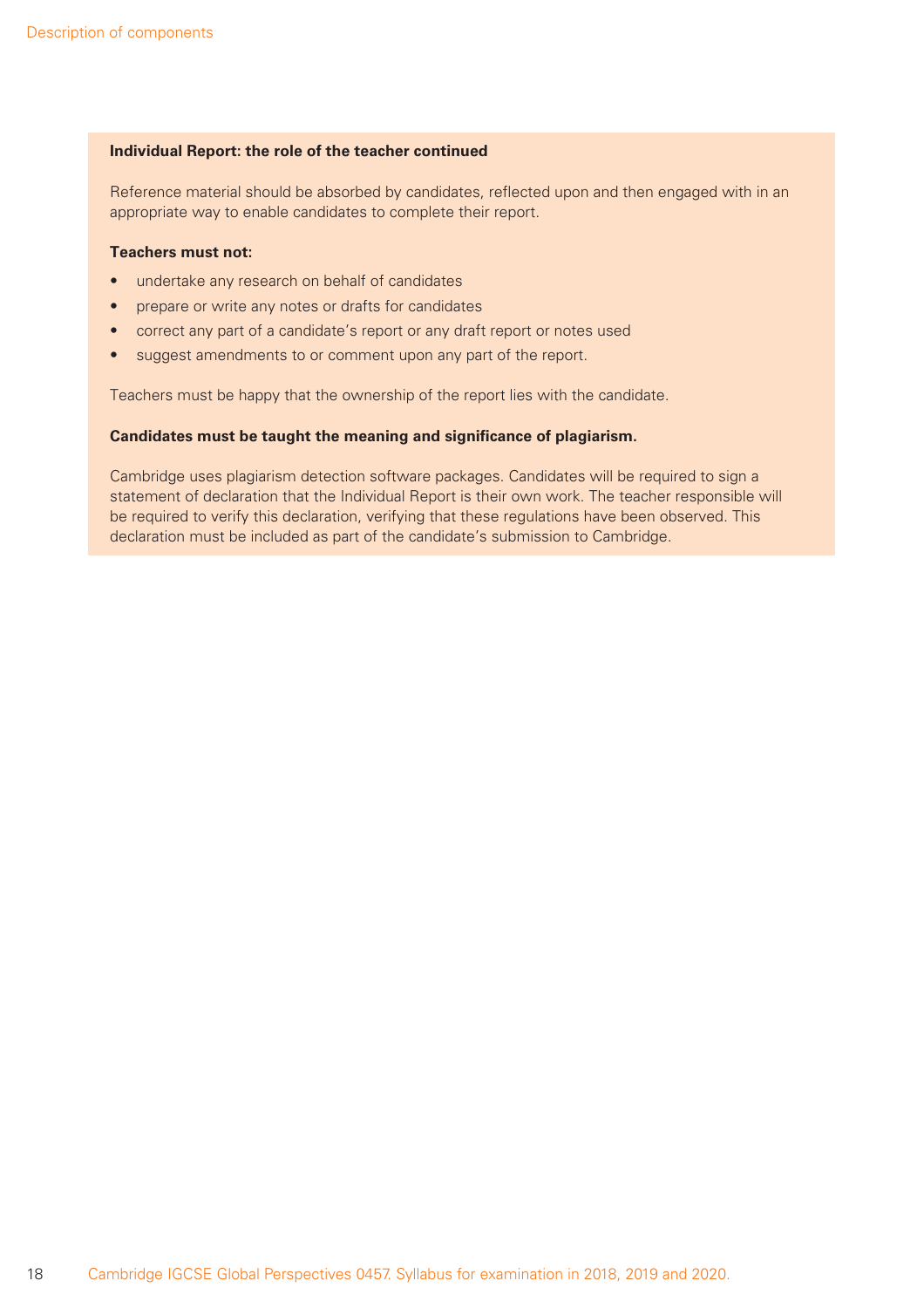## 7.3 Component 3 Team Project

#### 70 marks – internally assessed and externally moderated, 35 per cent of the whole qualification

The mark weightings allocated to each of the assessment objectives are:

 $AO1 = 20$  marks  $AO2 = 25$  marks  $AO3 = 25$  marks

Candidates devise and develop a collaborative project into an aspect of one topic from a choice of eight. Candidates submit work for **two** elements: team and personal.

In preparing for this component, candidates must work in teams of two to five members to plan and carry out a project involving an aspect of, or an issue relating to, **one** of the following topics:

- Conflict and peace
- Disease and health
- Human rights
- Language and communication
- Poverty and inequality
- Sport and recreation
- Tradition, culture and identity
- Water, food and agriculture

Work submitted based on topics other than those listed above will be awarded zero marks.

As part of the research, candidates must explore different cultural perspectives on the issue they have chosen to investigate. The team uses their research findings to inform or support the production of an Outcome to achieve the aim of the project as stated in the accompanying Explanation.

## Team Element:

The Outcome and Explanation together carry a total of four marks. Up to six further marks may be awarded for the candidates' ability to work as a team (Collaboration). The team element represents five per cent of the total marks for the qualification.

AO1 – 0 marks AO2 – 0 marks AO3 – 10 marks

For the purpose of assessment, the Outcome and Explanation will be taken together and will be assessed on the basis of the team's effectiveness in communicating their research into different cultural perspectives in an attempt to meet the project aim.

**Collaboration** will be assessed on the team's ability to work together effectively to complete the project. Aspects of collaboration include the introduction of new ideas, mutual understanding and commitment to the process. Collaboration is assessed through teacher observation.

The **Outcome** is what the team produces to achieve the project aim, which must involve the team addressing an issue; or for example, raising public awareness about an issue. The Outcome could take a variety of forms, such as: a poster; information leaflet or brochure; a song; a video, or a series of photographs possibly depicting an event such as a fundraiser, lessons; or cartoons with captions; a model or design; a webpage. An essay response is **not** acceptable as the Outcome.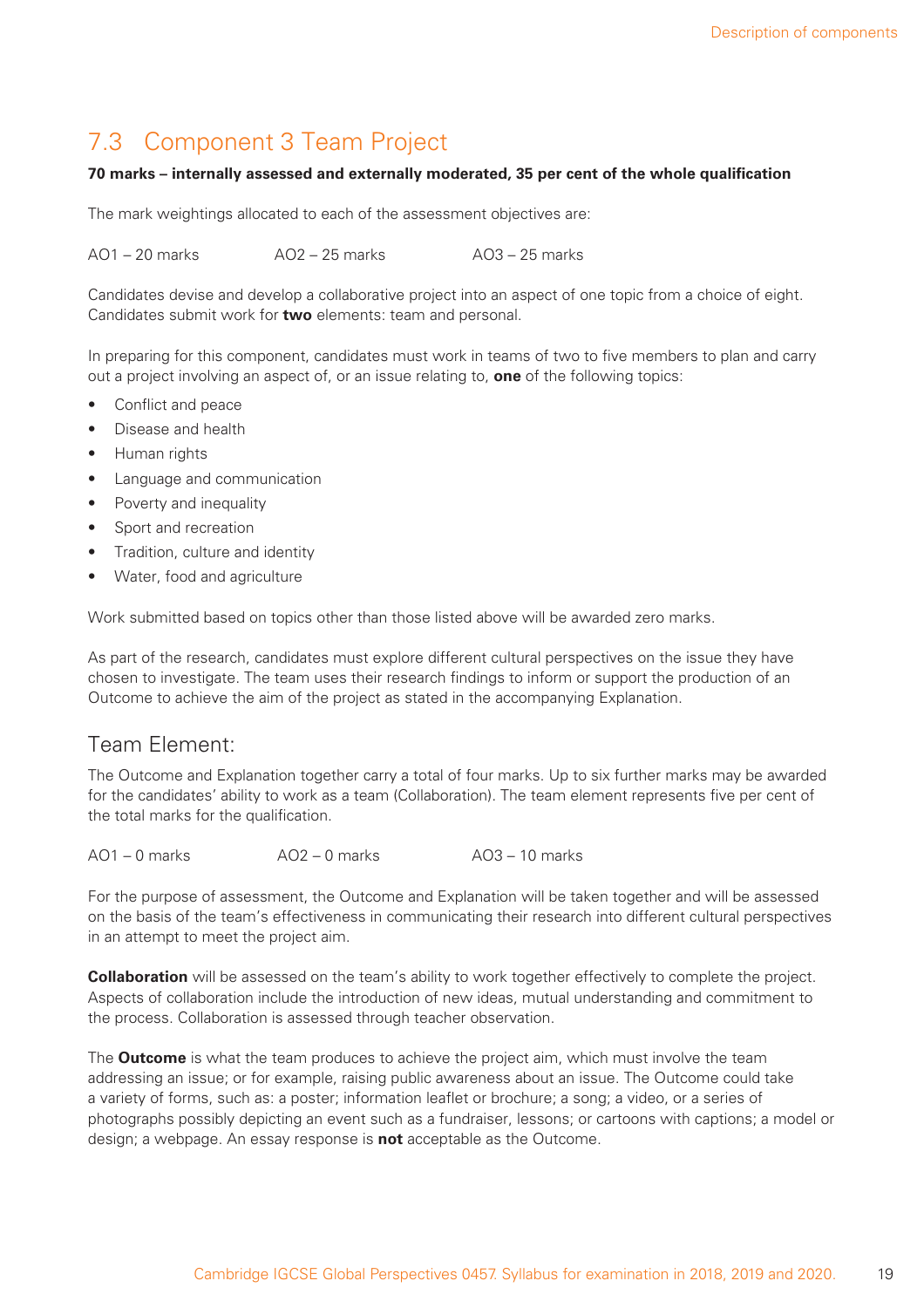The **Explanation** (200–300 words) accompanying the Outcome should include the following information:

- the project aim
- a brief description of the Outcome
- an explanation of how the team's exploration of different cultural perspectives has informed or supports the Outcome.

Where work has exceeded the word limit, teachers must not credit beyond the first 300 words.

## Personal Element of Team Project:

### **Reflective Paper**

Reflective Paper, 60 marks – weighted at 30 per cent of the total marks available for the qualification.

| $AO1 - 20$ marks | $AO2 - 25$ marks | $AO3 - 15$ marks |
|------------------|------------------|------------------|
|------------------|------------------|------------------|

At the end of the process each candidate will produce a written Reflective Paper (750–1000 words) focusing on:

- their personal research for the project and their own work processes
- the effectiveness of the Outcome in achieving the project aim
- what they have learned about different cultural perspectives of the issue
- what they have learned about teamwork overall and their own performance as a team member
- what they have learned overall from carrying out the project.

The following must be submitted to Cambridge:

- the evidence of the team's Outcome (the Outcome, or a link to it, may be embedded in the Explanation, or submitted as a separate file)
- the accompanying Explanation
- the individual team members' Reflective Papers.

Where work has exceeded the word limit, teachers must not credit beyond the first 1000 words.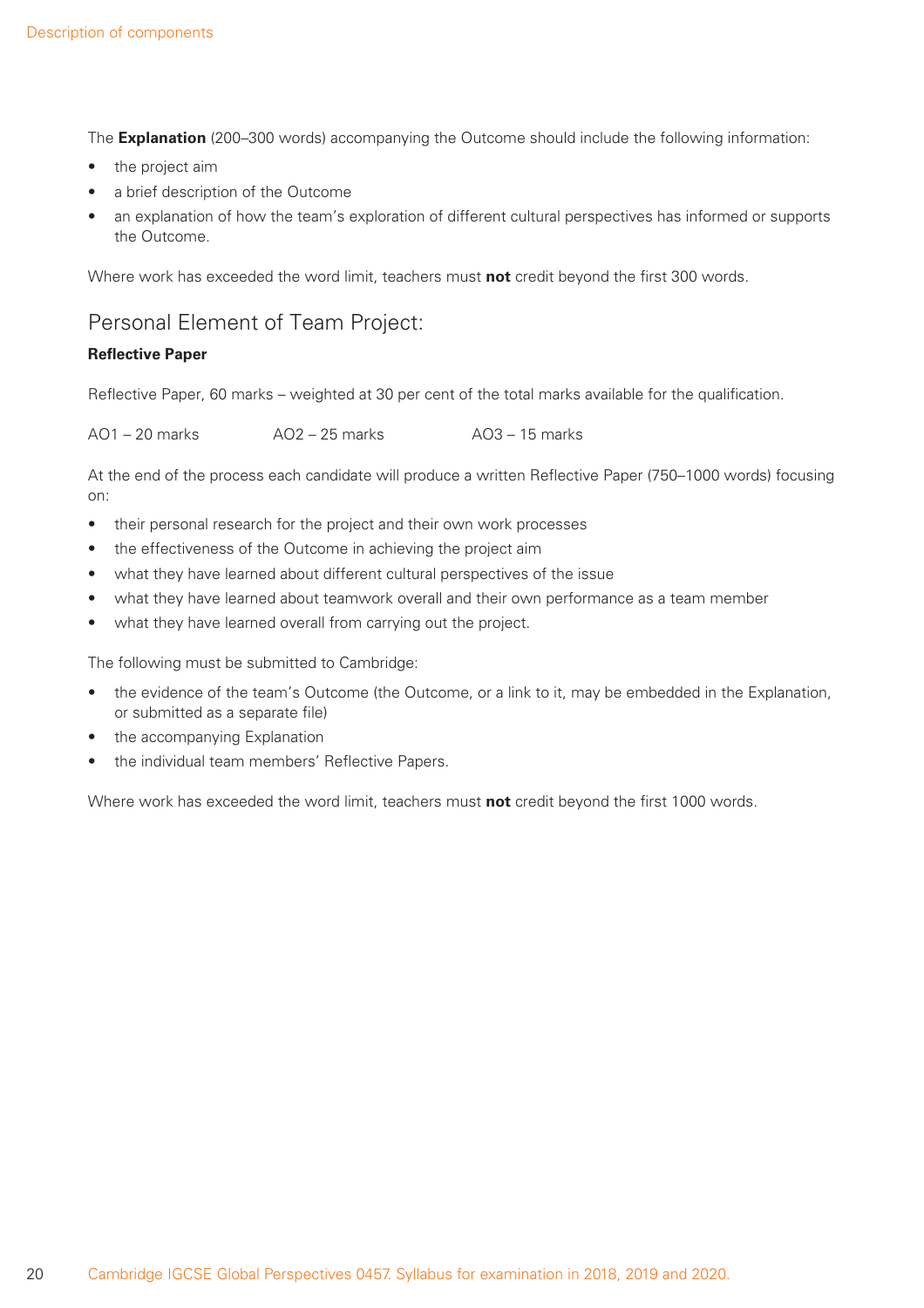The following example sets out a possible approach to the Team Project. Other possible approaches could be equally acceptable.

| Team Project: example of an issue for investigation                                                      |                                                                                                                                                                                                                                                                                                                                                                                                                                                                                                                                                                                                                                                                                                                                                                       |  |  |  |  |  |
|----------------------------------------------------------------------------------------------------------|-----------------------------------------------------------------------------------------------------------------------------------------------------------------------------------------------------------------------------------------------------------------------------------------------------------------------------------------------------------------------------------------------------------------------------------------------------------------------------------------------------------------------------------------------------------------------------------------------------------------------------------------------------------------------------------------------------------------------------------------------------------------------|--|--|--|--|--|
| Topic                                                                                                    | <b>Tradition, culture and identity</b>                                                                                                                                                                                                                                                                                                                                                                                                                                                                                                                                                                                                                                                                                                                                |  |  |  |  |  |
| <b>Issue</b>                                                                                             | How does culture dictate how we view the attractiveness and healthiness<br>of our bodies?                                                                                                                                                                                                                                                                                                                                                                                                                                                                                                                                                                                                                                                                             |  |  |  |  |  |
| Aim<br>Promoting the importance of healthy eating to young people, taking into<br>account cultural norms |                                                                                                                                                                                                                                                                                                                                                                                                                                                                                                                                                                                                                                                                                                                                                                       |  |  |  |  |  |
| Outcome and<br>Explanation                                                                               | For example, the Outcome could be a collage of photographs with captions, or<br>video-clip with voice-overs, showing different cultural perspectives on the issue,<br>accompanied by the Explanation.                                                                                                                                                                                                                                                                                                                                                                                                                                                                                                                                                                 |  |  |  |  |  |
| Reflective<br>Paper                                                                                      | For example, candidates could provide:<br>presentation of key personal research findings into different cultural<br>$\bullet$<br>perspectives<br>analysis of own work processes (for example, research; analysis of findings;<br>$\bullet$<br>planning and time management)<br>analysis and evaluation of strengths and weaknesses of the collage or video-<br>$\bullet$<br>clip in achieving the project aims<br>analysis and evaluation of strengths and weaknesses of their own<br>$\bullet$<br>performance as a team member<br>reflection on what has been learned overall from carrying out the project<br>$\bullet$<br>reflection on what has been learned about alternative perspectives and the<br>$\bullet$<br>impact this has had on their own perspective. |  |  |  |  |  |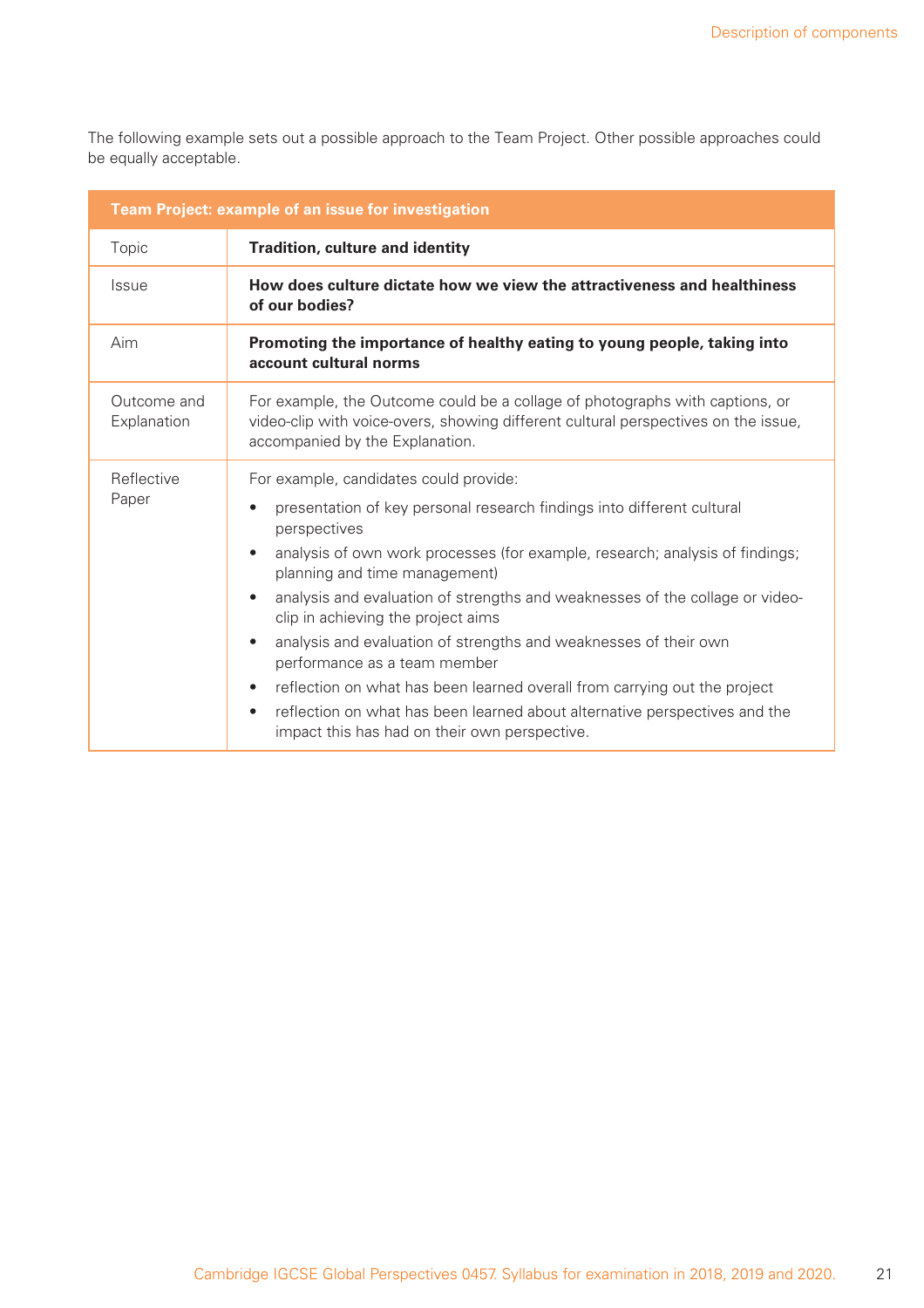### Nature of assessment

All elements of the Team Project are internally assessed by teachers and externally moderated by Cambridge. All materials for Component 3 must be submitted electronically. The deadlines and methods for submission are contained in the Cambridge Global Perspectives Administrative Guide. The guide is available from the Exams Officer section of our website: **www.cie.org.uk/examsofficers** 

#### **Team Project: the role of the teacher**

The teacher should take an active role in creating teams. The maximum team size is five, the minimum two; however, in most instances teams of three or four may work together more readily and find it easier to agree on an issue to research.

**Teachers should** support each candidate and team in their initial preparation to:

- understand the nature of the task
- formulate an appropriate project
- develop a means through which candidates can research different cultural perspectives
- develop organisational skills
- select, cite and reference sources appropriately
- focus their research and communicative skills
- develop analytical, evaluative and reflective skills
- work collaboratively towards the same shared outcome.

**All work submitted must be candidates' own work.** Once candidates embark on researching and producing their work in the ways set out above, intervention by the teacher should be minimal and the extent of this should be declared.

Reference material should be absorbed by candidates, reflected upon and then engaged with in an appropriate way to enable candidates to complete their work.

#### **Teachers must not:**

- undertake any research on behalf of candidates
- prepare or write any notes or drafts for candidates
- correct any part of a candidate's work or any draft work or notes used
- suggest amendments to or comment upon any part of the work.

Teachers must be happy that the ownership of the work lies with the candidates.

#### **Candidates must be taught the meaning and significance of plagiarism.**

Cambridge use plagiarism detection software packages. Candidates will be required to sign a statement of declaration that the work is their own work. The teacher responsible will be required to verify this declaration, verifying that these regulations have been observed. This declaration must be signed as part of the candidate's submission to Cambridge.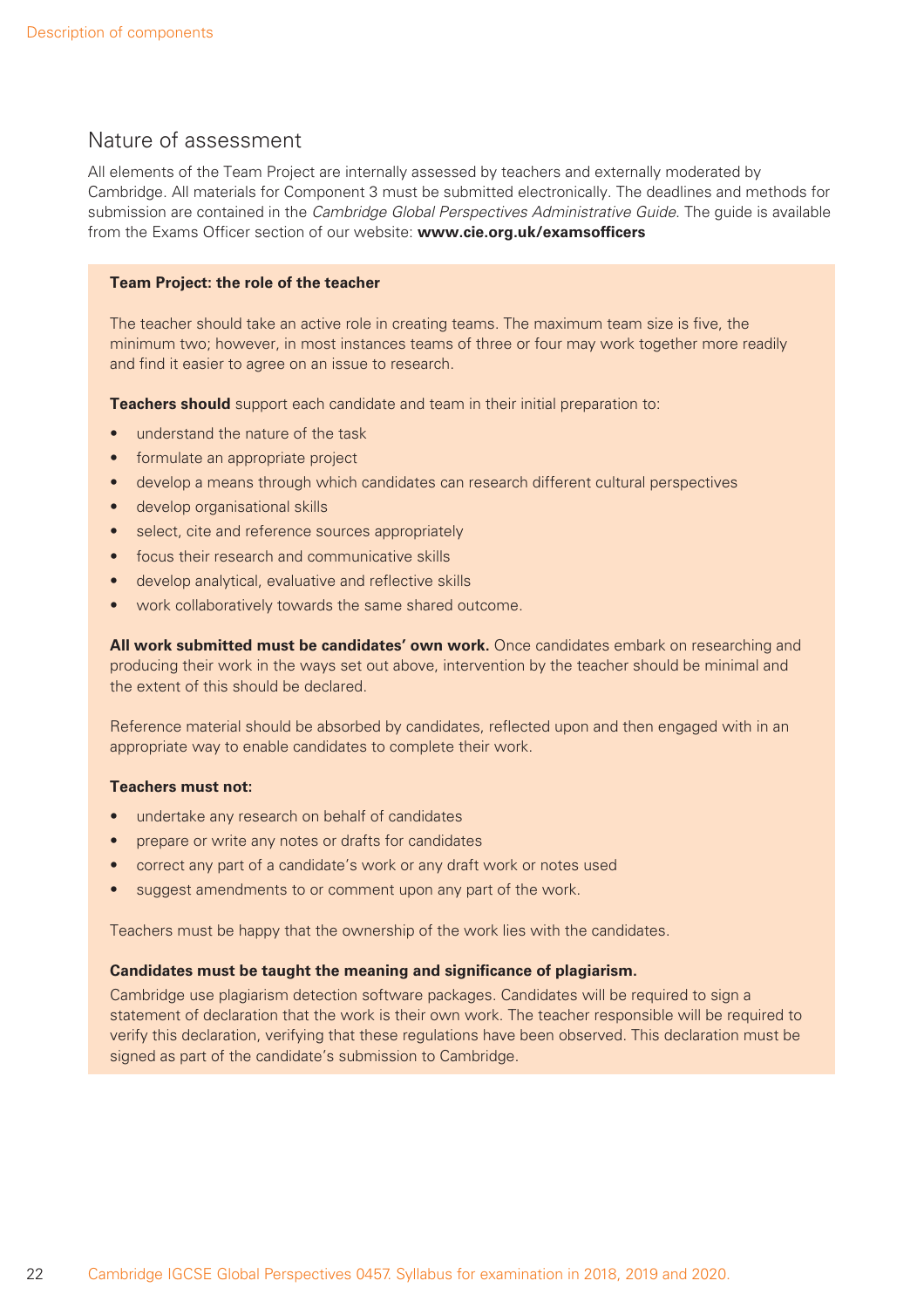### Assessment

### **Applying the assessment criteria**

AO1: Research, analysis and evaluation – 20 AO2: Reflection  $-25$ AO3: Communication and collaboration – 25

Information:

• Each candidate submits work for two elements: Team and Personal.

### **Team Element**

- Candidates produce as a team one Outcome and one Explanation as a collaborative project. Each is marked using the appropriate marking grids.
- The Explanation must not exceed 300 words. Teachers and external moderators will not credit material after the 300-word limit.
- The Outcome and Explanation are marked out of four and assess the team's ability to communicate (AO3). There are a further six marks for the candidates' ability to work as a team effectively to complete the Project (AO3). This Collaboration is assessed through teacher observation.
- Both the Outcome and Explanation, and the Collaboration are team marks.
- Each candidate in the same team receives the same mark for the Team Element.

### **Personal Element**

- Candidates each submit a separate Reflective Paper. The Reflective Paper must not exceed 1000 words. Teachers and external moderators will not credit material after the 1000-word limit. The Reflective Paper is marked out of 60 and assesses the candidate's ability to research, analyse and evaluate (AO1), to reflect (AO2) and to communicate (AO3).
- Each candidate in the same team receives a separate mark for the Personal Element.

#### **Marking**

- The marking criteria are each presented within different levels.
- Teachers and external moderators will use the full mark range and look for the 'best fit', not a 'perfect fit', taking a holistic approach.
- The teacher must mark Component 3 out of a total of 70, in line with the assessment criteria. The total mark for the component comprises 10 marks for the Team Element – 4 marks for the Outcome and Explanation, and 6 marks for the Collaboration, and 60 marks for the Personal Element – the Reflective Paper.

#### **General principles for marking**

- 1. You should consider the band descriptors across the full range, bearing in mind that it is not necessary for a candidate to give a faultless performance for maximum marks to be awarded within any single category.
- 2. The general approach is a positive one.
- 3. Within any level, marks should be awarded on a 'best-fit' basis. Thus, compensation between higher and lower achievement for different aspects is acceptable.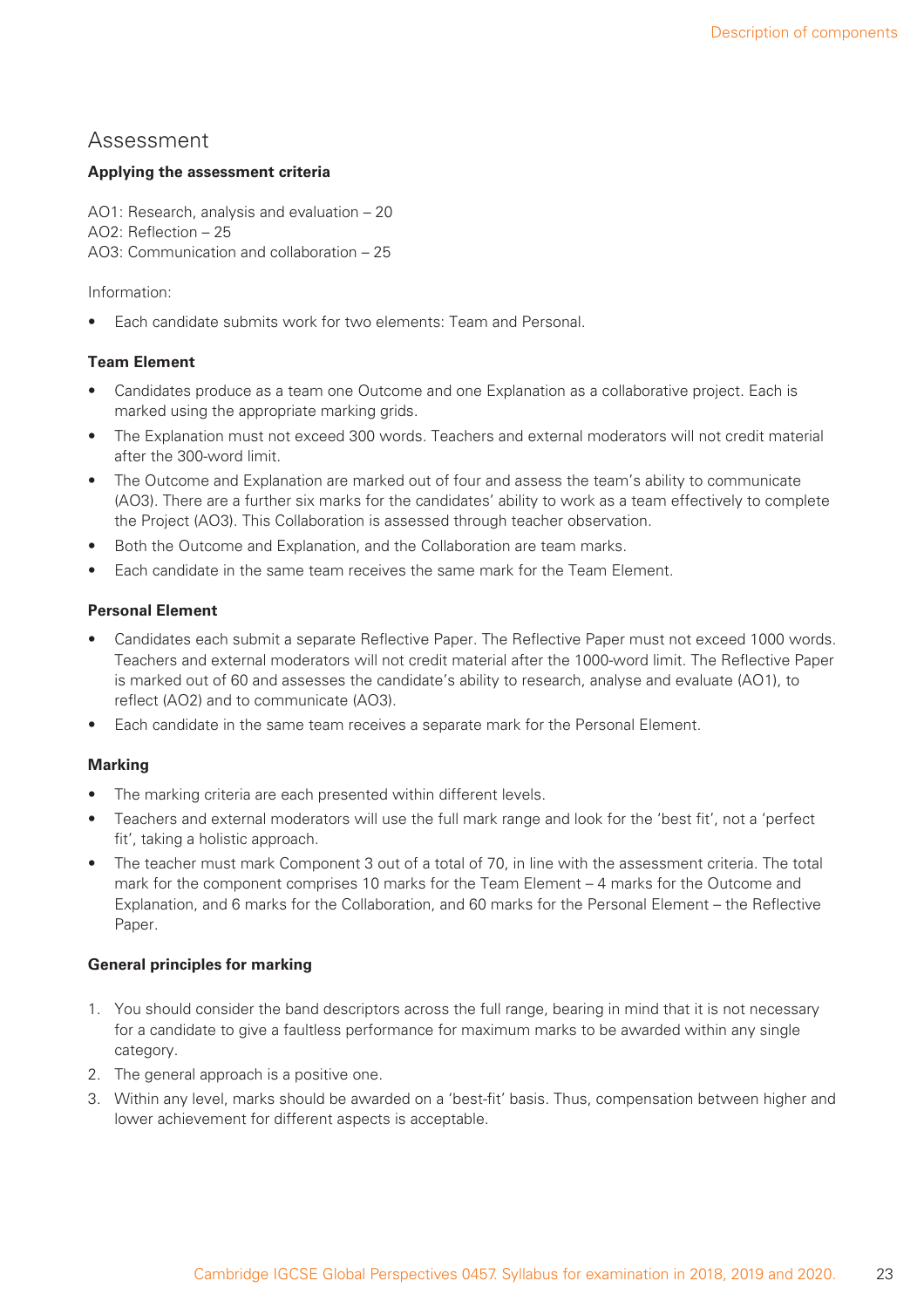4. Above all else, be consistent in your marking. If you are unsure of the mark to award, err on the side of generosity. Cambridge's external moderation process allows for adjustments to be made to consistently harsh or generous marking.

To select the most appropriate mark within each set of descriptors in Tables B–E, teachers should use the following guidance:

- a. Marking grids describe the top of each level.
- b. **To determine the level** start at the highest level and work down until you reach the level that matches the answer.
- c. **To determine the mark within the level**, consider the following:

| <b>Descriptor</b>                                        | <b>Award mark</b>                                                                                                  |
|----------------------------------------------------------|--------------------------------------------------------------------------------------------------------------------|
| Consistently meets the criteria for this level           | At top of level                                                                                                    |
| Meets the criteria but with some slight<br>inconsistency | Above middle and either below top of level or<br>at middle of level (depending on number of<br>marks available)    |
| Just enough achievement on balance for this<br>level     | Above bottom and either below middle of level<br>or at middle of level (depending on number of<br>marks available) |
| On the borderline of this level and the one<br>below     | At bottom of level                                                                                                 |

**Note**: It should **not** be assumed that a level in the assessment criteria directly equates to a grade. Final grade thresholds are decided for each examination series based on available evidence.

#### **Annotation**

Teachers must annotate the work to show that every page has been read. Further guidance on annotation is available in the Cambridge Global Perspectives Administrative Guide. The guide is available from the Exams Officer section of our website: www.cie.org.uk/examsofficers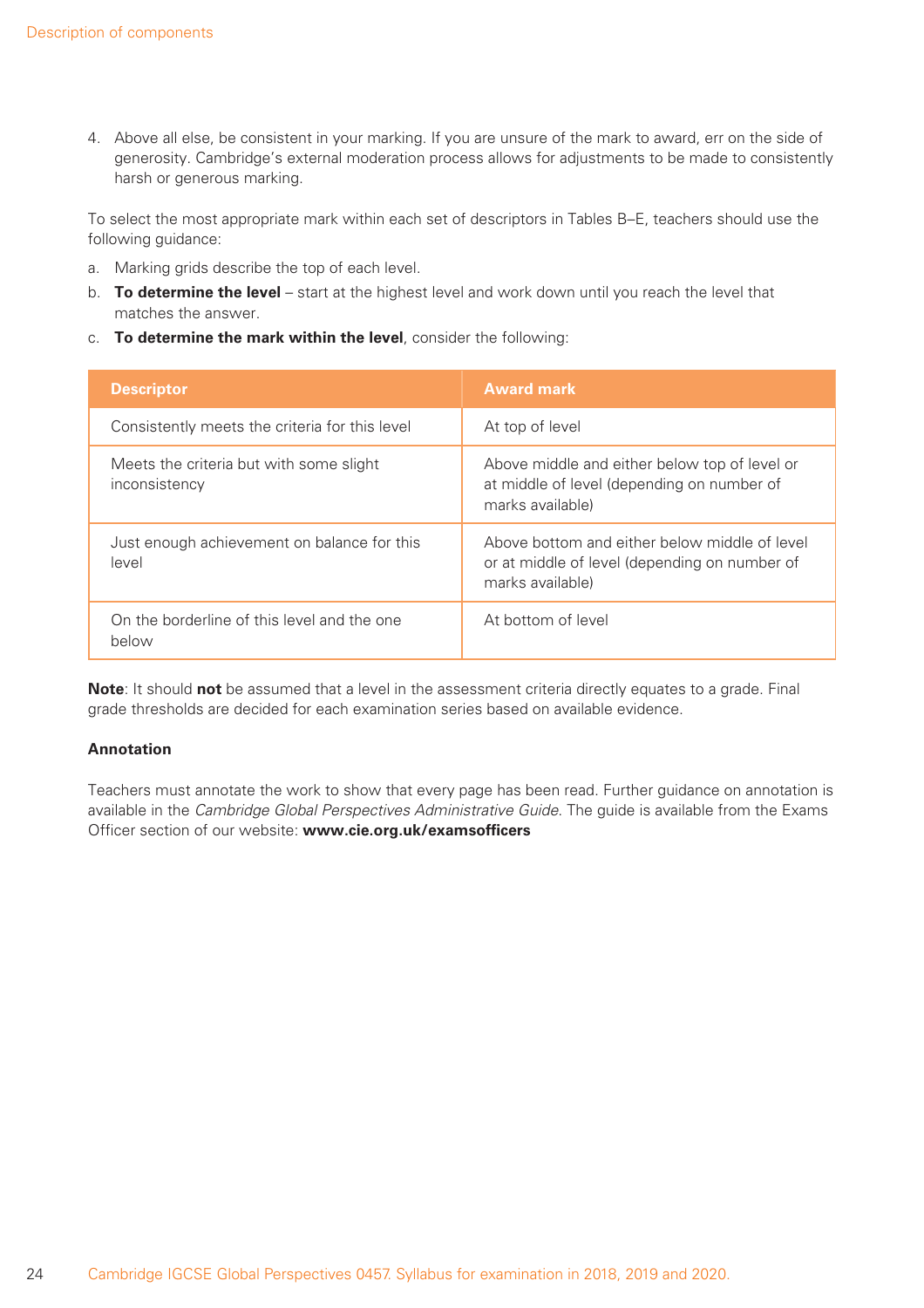### **Table A: Level descriptors for Component 3 Team Project, Team Element – Outcome and Explanation (4 marks)**

### **AO3 Communication**

The submitted work must be based on one of the topics specified in the syllabus for Component 3 Team Project.

| <b>Level</b>  | <b>Descriptors</b>                                                                                                                                                | <b>Marks</b> |
|---------------|-------------------------------------------------------------------------------------------------------------------------------------------------------------------|--------------|
| 4             | In attempting to meet the project aim:<br>Different cultural perspectives are clearly and fully communicated in<br>$\bullet$<br>both the Outcome and Explanation. | 4            |
| 3             | In attempting to meet the project aim:<br>Different cultural perspectives are communicated in both the Outcome<br>and Explanation.                                | 3            |
| $\mathcal{P}$ | In attempting to meet the project aim:<br>Different cultural perspectives are communicated in either the<br>Outcome or Explanation.                               | 2            |
|               | In attempting to meet the project aim:<br>Communication of different cultural perspectives is limited.                                                            |              |
| 0             | A mark of zero should be awarded for no creditable content.                                                                                                       |              |

### **Table B: Level descriptors for Component 3 Team Project, Team Element – Collaboration (6 marks)**

#### **AO3 Collaboration**

| <b>Level</b> | <b>Descriptors</b>                                                                                                                                                                                     | <b>Marks</b> |
|--------------|--------------------------------------------------------------------------------------------------------------------------------------------------------------------------------------------------------|--------------|
| 3            | In attempting to complete the project:<br>Team members were active and committed throughout the process.<br>$\bullet$<br>There was evidence of effective teamwork throughout the process.<br>$\bullet$ | $5 - 6$      |
| 2            | In attempting to complete the project:<br>Team members were active and committed most of the time.<br>$\bullet$<br>There was evidence of effective teamwork during most of the process.<br>$\bullet$   | 3–4          |
|              | In attempting to complete the project:<br>Team members were active and committed some of the time.<br>$\bullet$<br>There was evidence of basic teamwork some of the time.<br>$\bullet$                 | $1 - 2$      |
| 0            | A mark of zero should be awarded for no creditable content.                                                                                                                                            |              |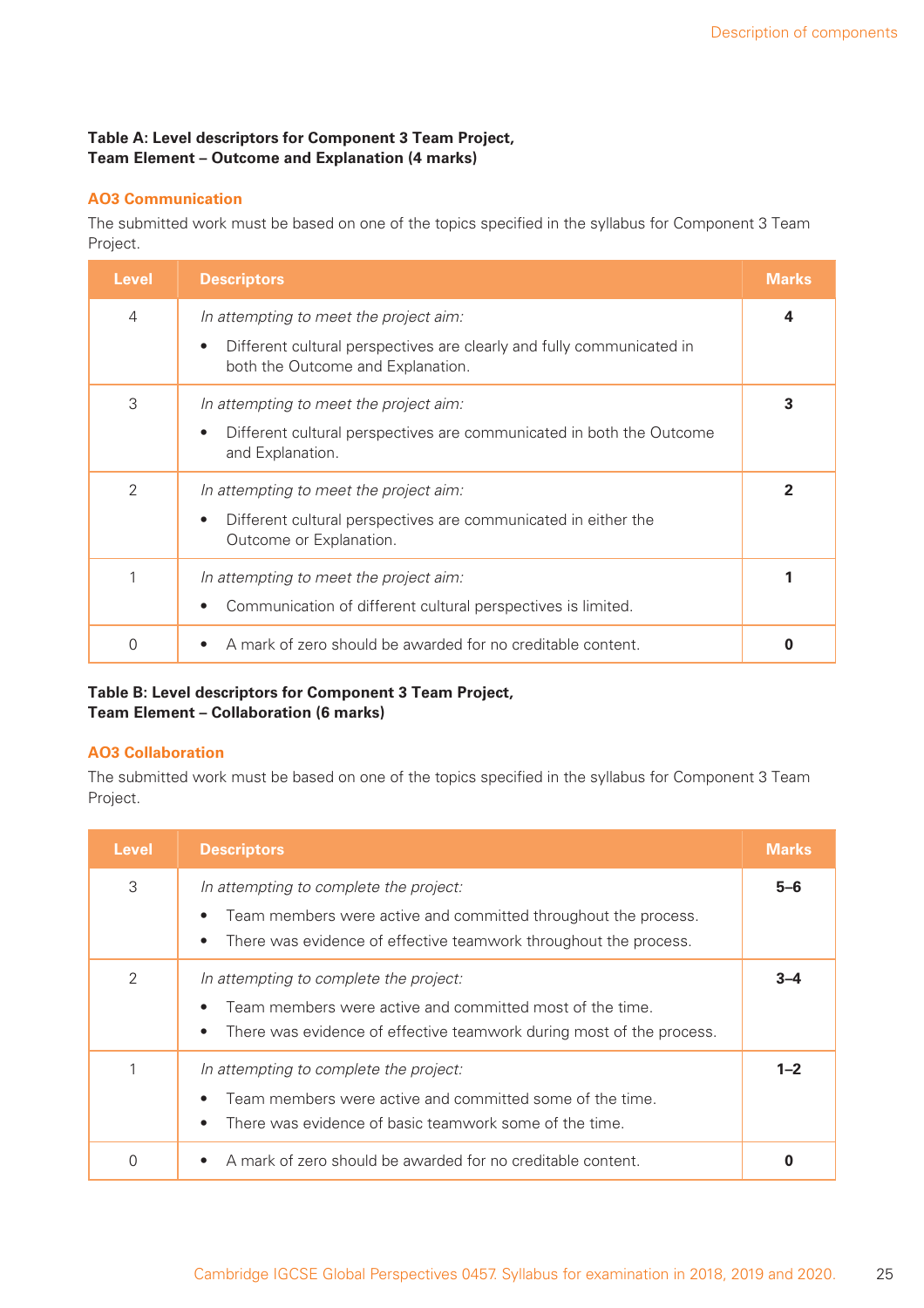### **Table C: Level descriptors for Component 3 Team Project, Personal Element - Reflective Paper (20 marks)**

### **AO1 Research, analysis and evaluation**

| <b>Level</b>   | <b>Descriptors</b>                                                                                                                                                                                                                                                                                                                                                                                                                                                                                                                                                                                                | <b>Marks</b> |
|----------------|-------------------------------------------------------------------------------------------------------------------------------------------------------------------------------------------------------------------------------------------------------------------------------------------------------------------------------------------------------------------------------------------------------------------------------------------------------------------------------------------------------------------------------------------------------------------------------------------------------------------|--------------|
| $\overline{4}$ | The Reflective Paper shows:<br>Full and in-depth analysis and evaluation of the strengths and<br>$\bullet$<br>limitations of the project outcome in achieving the project aim.<br>Full and in-depth analysis and evaluation of the strengths and<br>$\bullet$<br>limitations of own work processes.<br>There is a clear, well thought-out and appropriate balance between<br>$\bullet$<br>strengths and limitations.<br>Appropriate, thoughtful and consistent use of examples.<br>$\bullet$<br>Well-reasoned and developed suggested improvements to own work<br>$\bullet$<br>processes and the project outcome. | $16 - 20$    |
| 3              | The Reflective Paper shows:<br>Mostly in-depth sound analysis and evaluation of the strengths and<br>$\bullet$<br>limitations of the project outcome in achieving the project aim.<br>Mostly in-depth sound analysis and evaluation of the strengths and<br>$\bullet$<br>limitations of own work processes.<br>There is a clear and appropriate balance between strengths and<br>$\bullet$<br>limitations.<br>Appropriate and mostly consistent use of examples.<br>$\bullet$<br>Well-reasoned suggested improvements to own work processes and<br>$\bullet$<br>the project outcome.                              | $11 - 15$    |
| $\overline{2}$ | The Reflective Paper shows:<br>Some developed analysis and evaluation of the strengths and<br>$\bullet$<br>limitations of the project outcome in achieving the project aim.<br>Some developed analysis and evaluation of the strengths and<br>$\bullet$<br>limitations of own work processes.<br>The balance between strengths and limitations is sometimes<br>$\bullet$<br>inappropriate.<br>Some appropriate use made of examples.<br>$\bullet$<br>Some suggested improvements to own work processes and the<br>$\bullet$<br>project outcome.                                                                   | $6 - 10$     |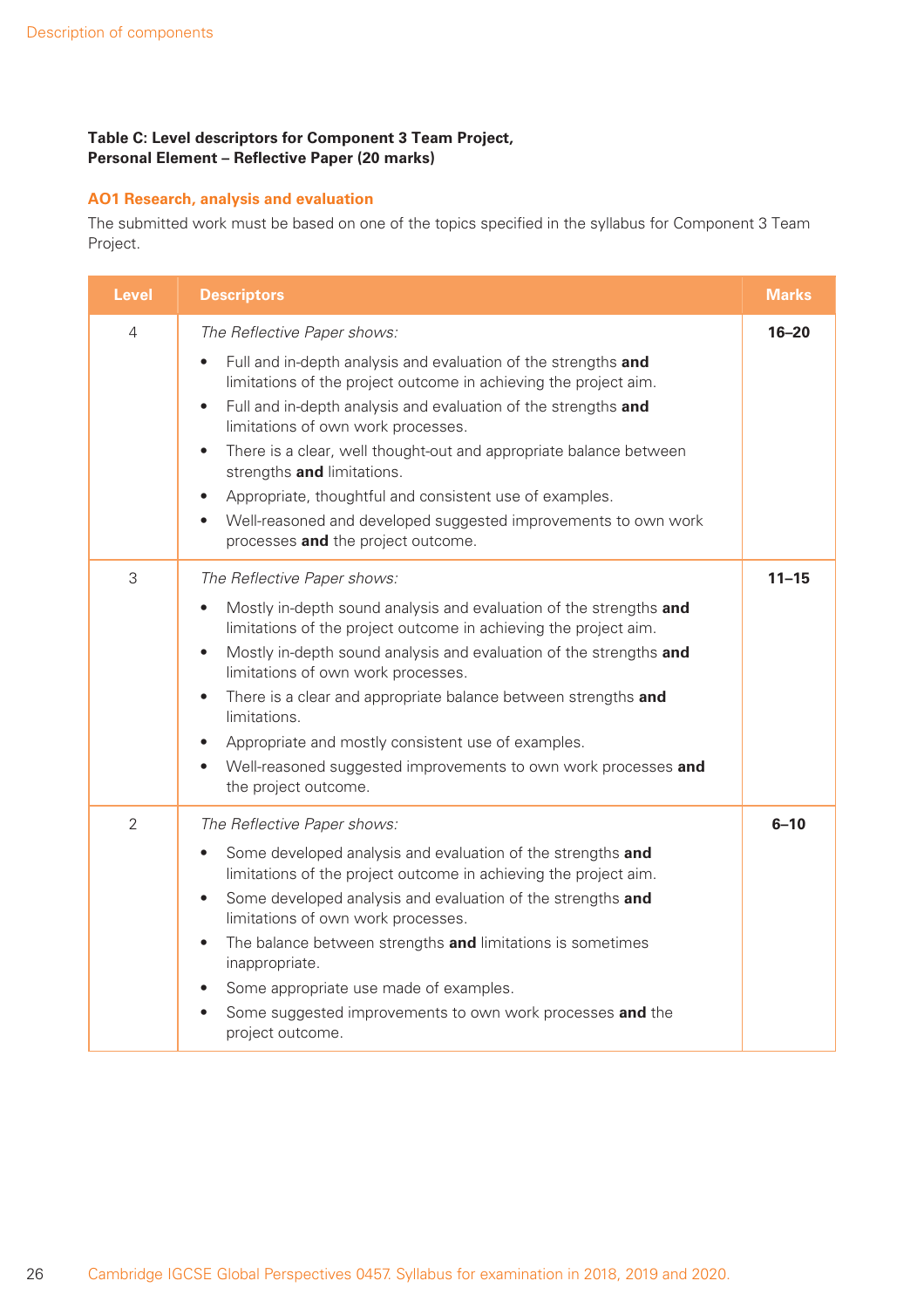| <b>Level</b> | <b>Descriptors</b>                                                                                                               | <b>Marks</b> |
|--------------|----------------------------------------------------------------------------------------------------------------------------------|--------------|
| 1            | The Reflective Paper shows:                                                                                                      | $1 - 5$      |
|              | Limited analysis of the strengths <b>and/or</b> limitations of the project<br>$\bullet$<br>outcome in achieving the project aim. |              |
|              | Limited analysis and evaluation of the strengths and/or limitations of<br>$\bullet$<br>own work processes.                       |              |
|              | Weak use of examples.<br>$\bullet$                                                                                               |              |
|              | The balance between strengths and limitations is sometimes<br>$\bullet$<br>inappropriate.                                        |              |
|              | Some appropriate use made of examples.<br>$\bullet$                                                                              |              |
|              | Few suggested improvements to own work processes and/or the<br>$\bullet$<br>project outcome.                                     |              |
| 0            | A mark of zero should be awarded for no creditable content.<br>$\bullet$                                                         |              |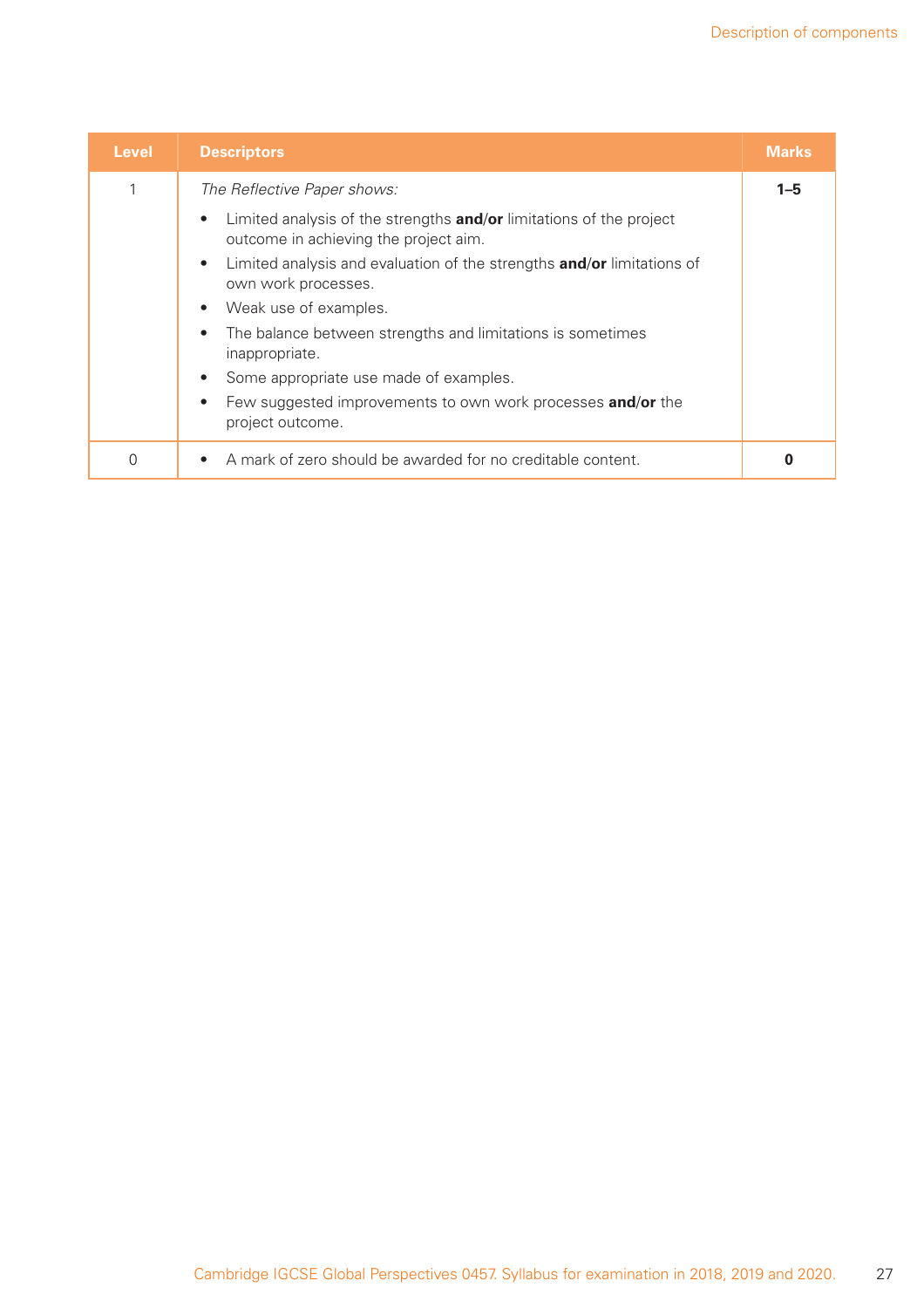### **Table D: Level descriptors for Component 3 Team Project, Personal Element - Reflective Paper (25 marks)**

### **AO2 Reflection**

| <b>Level</b>   | <b>Descriptors</b>                                                                                                                                                                                                                                                                                                                                                                                                                                            | <b>Marks</b> |
|----------------|---------------------------------------------------------------------------------------------------------------------------------------------------------------------------------------------------------------------------------------------------------------------------------------------------------------------------------------------------------------------------------------------------------------------------------------------------------------|--------------|
| $\overline{4}$ | Clear, insightful and balanced reflection on the benefits and challenges<br>$\bullet$<br>of working as a team.<br>Clear, insightful and balanced reflection on the strengths and<br>$\bullet$<br>weaknesses of own performance as a team member.<br>Clear, insightful reflection on what has been learned about different<br>$\bullet$<br>cultural perspectives.<br>Clear, insightful reflection on overall personal learning from the project.<br>$\bullet$  | $20 - 25$    |
| 3              | Clear, sound and balanced reflection on the benefits and challenges of<br>$\bullet$<br>working as a team.<br>Clear, sound and balanced reflection on the strengths and weaknesses<br>$\bullet$<br>of own performance as a team member.<br>Clear and appropriate reflection on what has been learned about<br>$\bullet$<br>different cultural perspectives.<br>Clear and appropriate reflection on overall personal learning from the<br>$\bullet$<br>project. | $13 - 19$    |
| 2              | Some appropriate reflection on the benefits and challenges of working<br>$\bullet$<br>as a team.<br>Some appropriate reflection on the strengths and weaknesses of own<br>$\bullet$<br>performance as a team member.<br>Some appropriate reflection on what has been learned about different<br>$\bullet$<br>cultural perspectives.<br>Some appropriate reflection on overall personal learning from the<br>$\bullet$<br>project.                             | $7 - 12$     |
| 1              | Limited reflection on the benefits and/or challenges of working as a<br>$\bullet$<br>team.<br>Limited reflection on the strengths and/or weaknesses of own<br>$\bullet$<br>performance as a team member.<br>Limited reflection on what has been learned about different cultural<br>$\bullet$<br>perspectives.<br>Limited reflection on overall personal learning from the project.<br>$\bullet$                                                              | $1 - 6$      |
| $\mathbf 0$    | A mark of zero should be awarded for no creditable content.<br>$\bullet$                                                                                                                                                                                                                                                                                                                                                                                      | 0            |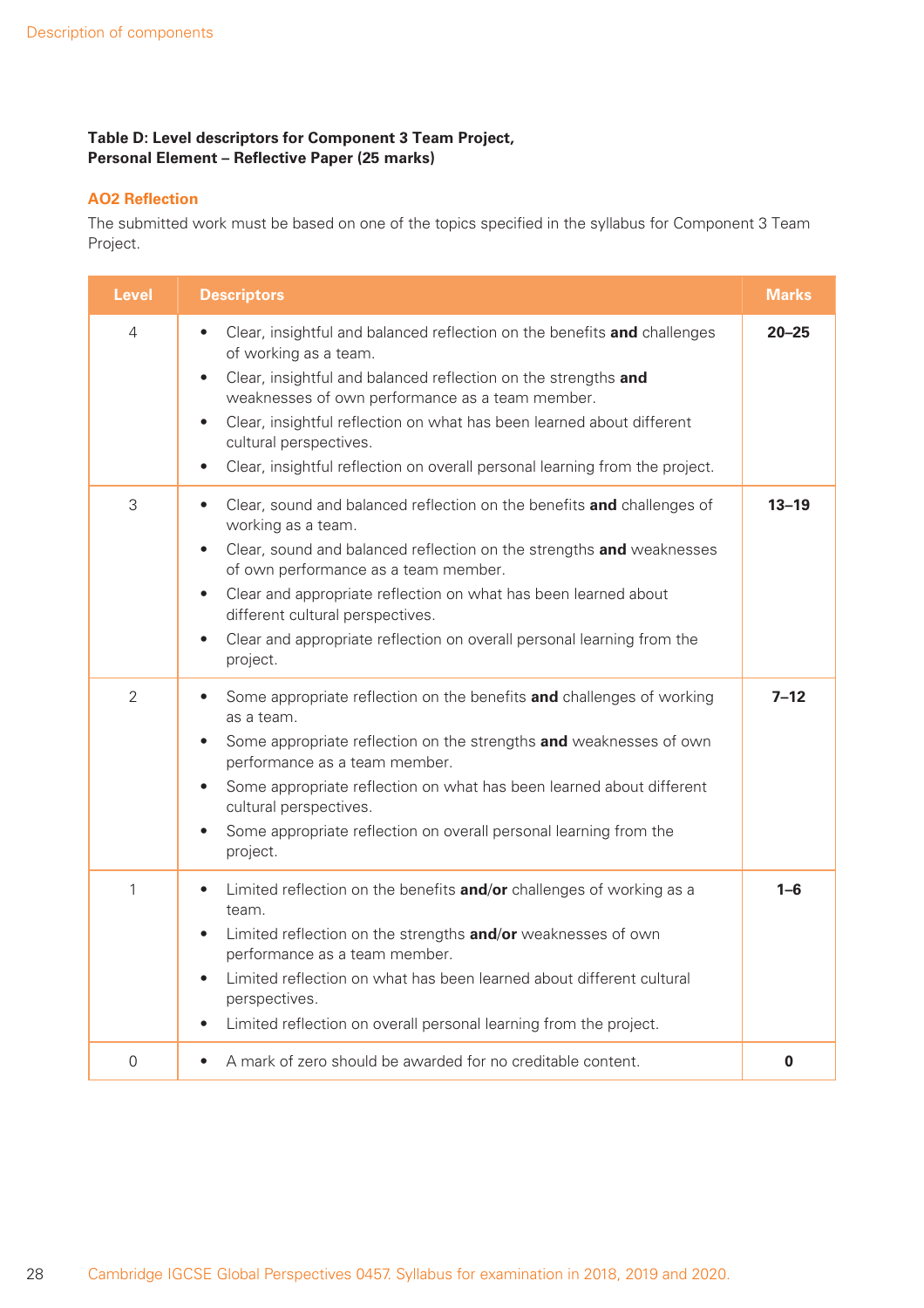### **Table E: Level descriptors for Component 3 Team Project, Personal Element - Reflective Paper (15 marks)**

### **AO3 Communication**

| <b>Level</b>   | <b>Descriptors</b>                                                                                                                                                                                                                                                                                                                                                                    | <b>Marks</b> |
|----------------|---------------------------------------------------------------------------------------------------------------------------------------------------------------------------------------------------------------------------------------------------------------------------------------------------------------------------------------------------------------------------------------|--------------|
| $\overline{4}$ | The Reflective Paper is very well-structured, cohesive and<br>$\bullet$<br>comprehensive.<br>Key personal research findings are presented clearly and consistently.<br>$\bullet$<br>The connections between the team and personal elements are<br>$\bullet$<br>pertinent and clearly made.<br>Citation and referencing of sources are in a consistent format and<br>complete.         | $12 - 15$    |
| 3              | The Reflective Paper is generally well-structured and comprehensive.<br>$\bullet$<br>Key personal research findings are generally presented clearly and<br>$\bullet$<br>consistently.<br>The connections between the team and personal elements are<br>appropriate and clearly made.<br>Citation and referencing of sources are mostly in a consistent format<br>and mostly complete. | $8 - 11$     |
| $\overline{2}$ | The Reflective Paper is structured but at times difficult to follow.<br>$\bullet$<br>Key personal research findings are sometimes presented clearly.<br>$\bullet$<br>The connections between the team and personal elements are often<br>$\bullet$<br>appropriate but at times lack clarity.<br>Citation and referencing of sources is attempted but incomplete.<br>$\bullet$         | $4 - 7$      |
| 1              | The Reflective Paper lacks structure and is difficult to follow.<br>$\bullet$<br>Key personal research findings are presented but lack clarity.<br>$\bullet$<br>The connections between the team and personal elements are weak<br>$\bullet$<br>and/or lack clarity.<br>Little or no citation and/or referencing of sources.                                                          | $1 - 3$      |
| $\mathbf 0$    | A mark of zero should be awarded for no creditable content.                                                                                                                                                                                                                                                                                                                           | $\mathbf 0$  |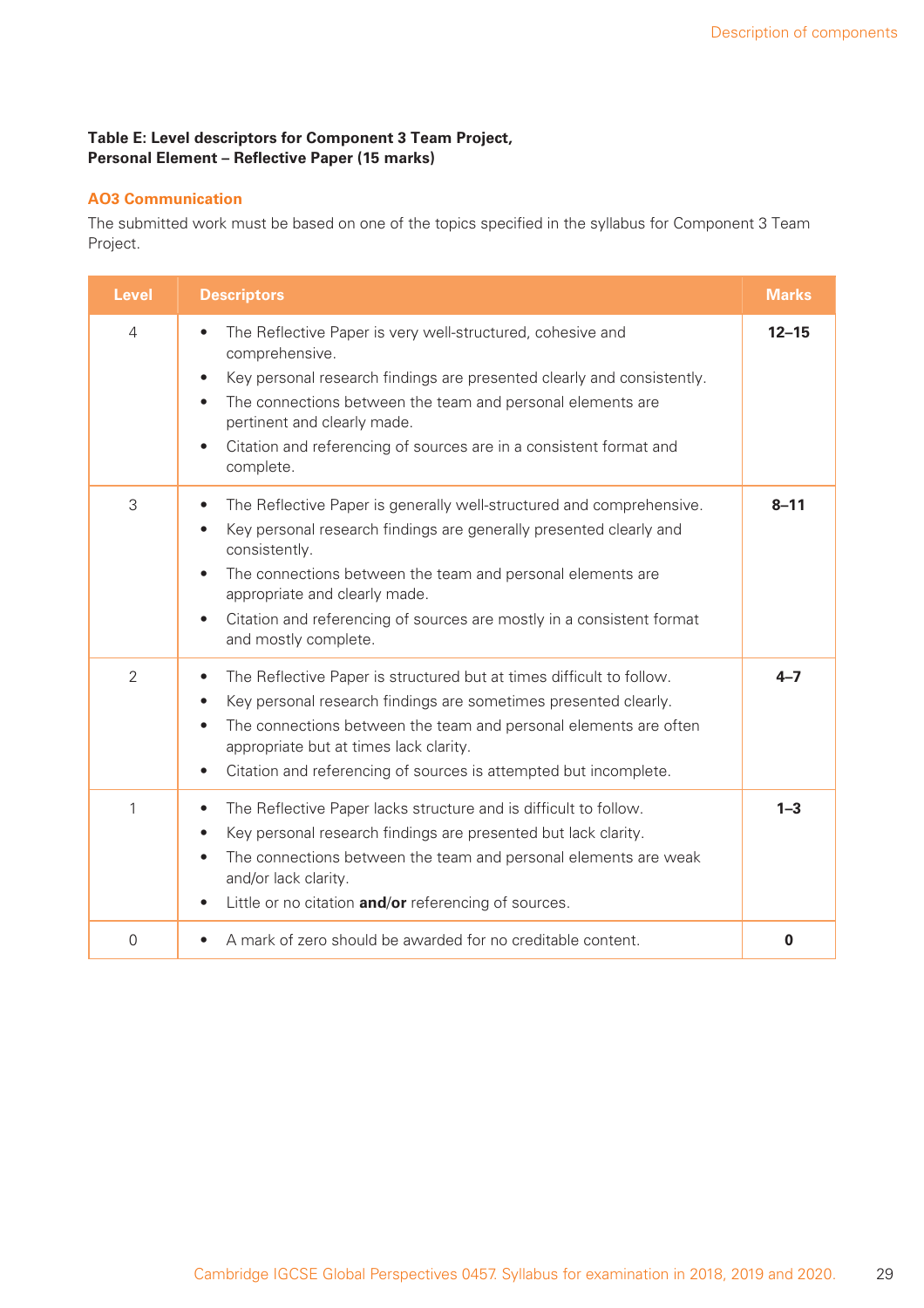## **8. Other information**

## Equality and inclusion

Cambridge International Examinations has taken great care in the preparation of this syllabus and assessment materials to avoid bias of any kind. To comply with the UK Equality Act (2010), Cambridge has designed this qualification with the aim of avoiding direct and indirect discrimination.

The standard assessment arrangements may present unnecessary barriers for candidates with disabilities or learning difficulties. Arrangements can be put in place for these candidates to enable them to access the assessments and receive recognition of their attainment. Access arrangements will not be agreed if they give candidates an unfair advantage over others or if they compromise the standards being assessed.

Candidates who are unable to access the assessment of any component may be eligible to receive an award based on the parts of the assessment they have taken.

Information on access arrangements is found in the Cambridge Handbook which can be downloaded from the website **www.cie.org.uk/examsofficers** 

### Language

This syllabus and the associated assessment materials are available in English only.

## Grading and reporting

Cambridge IGCSE results are shown by one of the grades A\*, A, B, C, D, E, F or G indicating the standard achieved, A\* being the highest and G the lowest. 'Ungraded' indicates that the candidate's performance fell short of the standard required for grade G. 'Ungraded' will be reported on the statement of results but not on the certificate. The letters  $Q$  (result pending),  $X$  (no results) and  $Y$  (to be issued) may also appear on the statement of results but not on the certificate.

## Entry codes

To maintain the security of our examinations, we produce question papers for different areas of the world, known as 'administrative zones'. Where the component entry code has two digits, the first digit is the component number given in the syllabus. The second digit is the location code, specific to an administrative zone. Information about entry codes can be found in the Cambridge Guide to Making Entries.